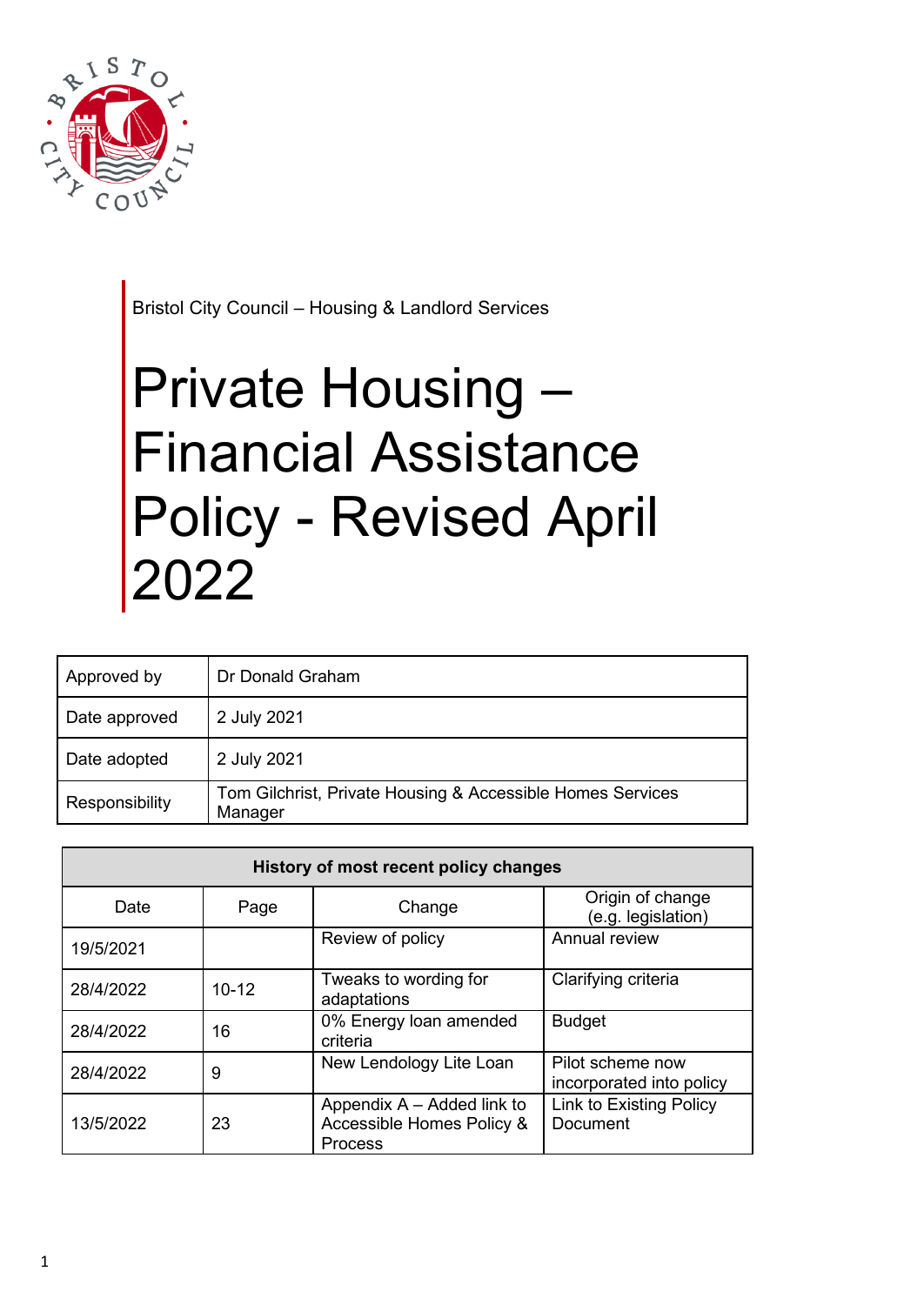| 1.                           | <b>Policy Statement</b>                                | 3 |
|------------------------------|--------------------------------------------------------|---|
| 2.                           | Aims and objectives                                    | 4 |
| 3.                           | Roles and Responsibilities and Authority               | 4 |
| 4.                           | Scope                                                  | 4 |
| 5.                           | The Policy                                             | 4 |
| 6.                           | Vulnerability                                          | 5 |
| 7.                           | Monitoring, review and evaluation                      | 5 |
| 8.                           | <b>Equality and Diversity</b>                          | 5 |
|                              | Appendices<br>6                                        |   |
| Appendix A - Legal Framework |                                                        |   |
|                              | Appendix B - Financial Assistance Policy Schedule<br>7 |   |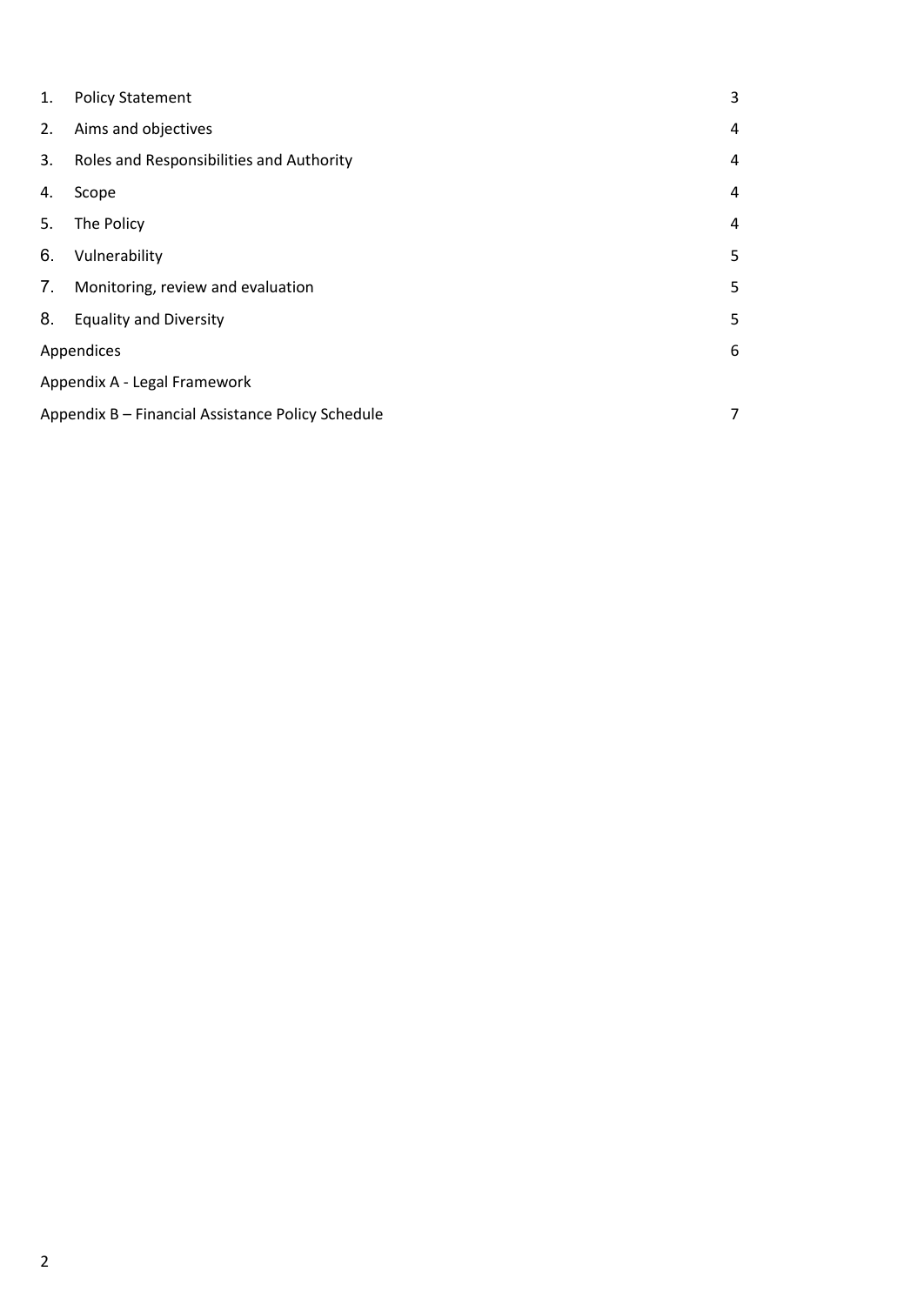## **1. Policy Statement**

<span id="page-2-0"></span>The private housing sector accounts for 80% of the residential stock in Bristol - 50% are owner occupied and 30% privately rented. There are levels of disrepair and poor conditions found in this sector and for some there is a lack of resources available to remedy the issues. Grant funding from central government to help tackle repair issues with private sector housing disappeared almost entirely under the introduction of the Regulatory Reform (Housing) Order 2002 (RRO) with the exception being grants for disabled adaptations.

The RRO repealed much of the previous grant legislation from the Housing Grants, Construction and Regeneration Act 1996 together with the associated renewal funding. The RRO enabled Local Authorities (LAs) instead to offer discretionary assistance to owner occupier and private landlords with a focus on loans rather than grant.

Bristol City Council along with nine other LAs successfully bid for funding to set up a loan consortium, initially provided by Wessex Home Improvement Loans (now Lendology) which went live in 2004. The funds for each of the LA's are held by Lendology in ring fenced accounts for each LA under a tight consortium agreement signed by each of the participating LAs. The repayment from these loans is re-cycled and made available to be lent again, so has become a self-sustaining funding source which has been a lifeline when many other forms of financial assistance have been cut.

Lendology administer the loans on behalf of the council in accordance with individual LA policy. Loans are offered is subject to Lendology's assessment of the client's needs and a solution best suited to their means and project. This has the impact of ensuring the homeowner is offered the most appropriate loan type and term to suit their individual circumstances.

Providing funding to improve and maintain properties in a good state of repair can help its occupants stay healthy as it is proven that poor housing conditions can have a negative impact on health and well-being.

Loan funding can be used to improve energy efficiency and by co-ordinating with the council's Energy Service loans can be given to compliment other forms of assistance, such as Energy Company Obligation (ECO) grants or bid funding, that they can offer and tie in with their projects and programmes.

Loan funding is also available to help and encourage owners of long-term empty properties to bring them back into use at time when there is a shortage of suitable accommodation in the city. Empty property officers provide advice and guidance and offer loans to empty property owners to make improvements or convert empty commercial units into residential properties available to sell to private owners or to be made available to let.

The Housing Grant, Construction and Regeneration Act 1996 has remained in place for Disabled Facilities Grants (DFG) and associated discretionary works and has retained its capital funding from central government through the Better Care Fund to help people to continue to live independently in their own home environment. The local authority has a legal duty to assess and identify the needs of residents in Bristol with health and / or disability issues. We can assist with a variety of solutions to meet those needs through mandatory and discretionary grants, advice, and other assistance:

- Major and minor adaptations to the existing home
- Working for safer discharge from and prevent re-admission to hospital
- Assistance to move to another property
- Supplying equipment
- **Technology Enabled Care**
- Advice to help people plan ahead

The DFG and discretionary adaptations grant funding can be given together with a Disabled Facilities Loan to provide a full package of works required to meet the applicant's needs.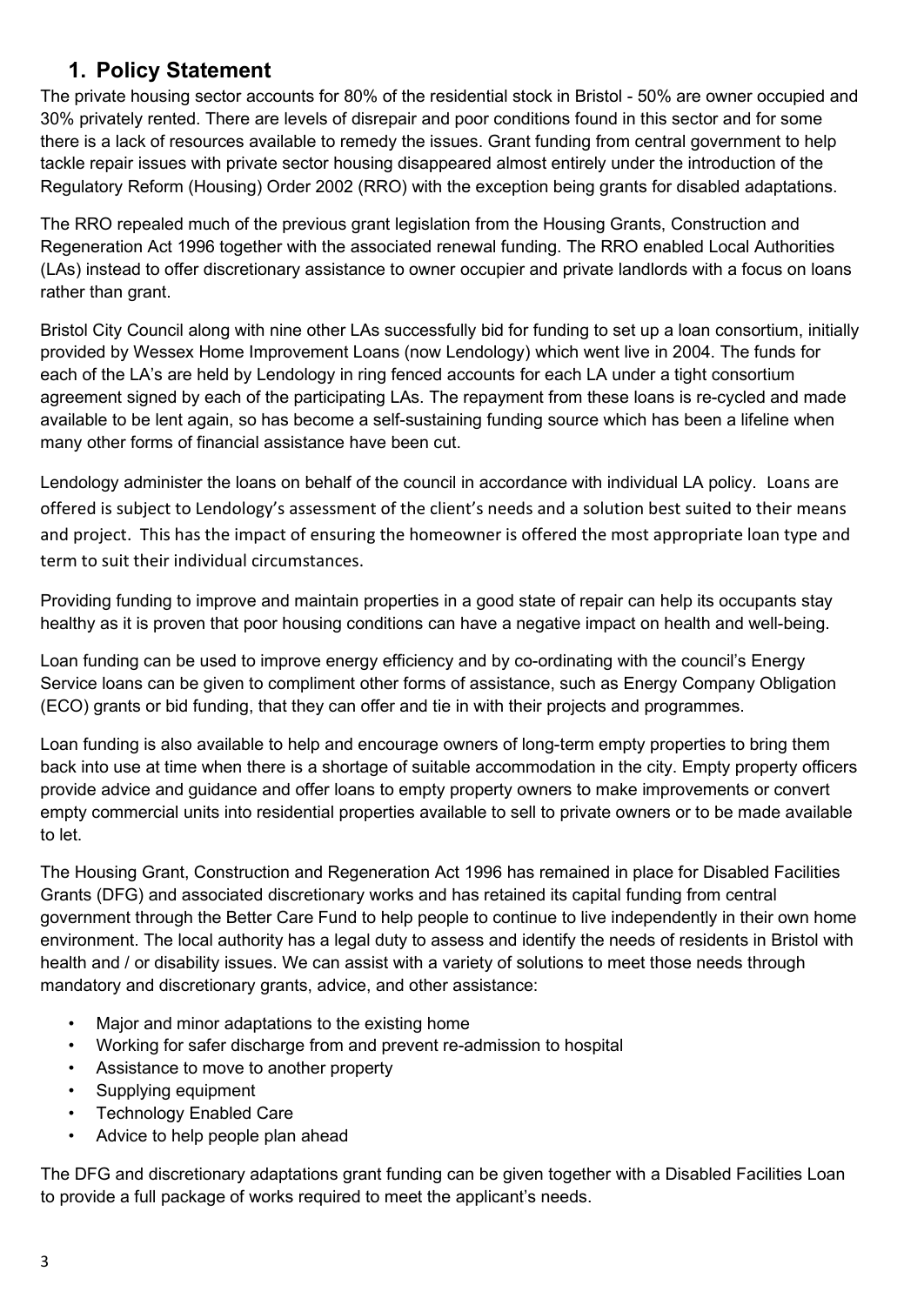## **2. Aims and objectives**

<span id="page-3-0"></span>The aim of the Financial Assistance policy is to provide financial help to homeowners to make essential improvements or repairs to their homes to provide safe and secure environment to live and for disabled homeowners to continue to live independently in their own homes.

Home owners are generally expected to repair and maintain their own homes but those who are financially vulnerable still need assistance to access finance to enable essential repairs to be undertaken and through our partnership with Lendology we have been able to provide that assistance.

The Assistance also supports other council objectives such as loans to support private landlords whose properties fail to meet minimum housing standards. This can help those landlords who are struggling to maintain their properties to an acceptable standard and is an alternative to enforcement action.

Working with Bristol City Council's Energy Service and to compliment relevant Government initiatives, we are able to offer energy loans to improve the energy efficiency of private properties both owner occupied and privately rented to improve housing conditions for the occupants and help to reduce fuel poverty for the most vulnerable. Bristol is committed to tackling fuel poverty and improving the city's least energy efficient homes to support local and national fuel poverty and carbon neutral ambitions.

Assistance to owners of empty properties can help to being this wasted resource back into use at a time of great demand for housing.

## <span id="page-3-1"></span>**3. Roles and Responsibilities and Authority**

The Director of Housing and Landlord Services, the Private Housing and Accessible Homes managers are responsible for the implementation of this policy.

All staff involved in private housing renewal and the provision of aids and adaptations have responsibility for delivering this policy.

## <span id="page-3-2"></span>**4. Scope**

See Appendix B for full schedule of loan and grant products available under this policy.

## <span id="page-3-3"></span>**5. The Policy**

The loan fund is available to offer home owners access to affordable finance to undertake essential repairs and improvements, in accordance with each LA policy.

A financial assessment is undertaken by Lendology to determine whether applicants meet the eligibility criteria to be able to repay the loan.

Various loan products are available, depending on the applicant's financial circumstances and policy criteria, with a fixed interest rate of 4% charged. All loans are secured against the property. Generally, loans are available, subject to affordability and policy, from £1,000 to £20,000, repayable over a term of one to fifteen years. Other loan products may be available in certain circumstances for clients who are equity rich but cash poor such as interest only loans and interest roll up loans in some cases. Each loan is tailored to the individual's financial circumstances.

If Lendology consider a client is unable to repay a loan or has insufficient equity to secure the loan, the Council has set aside a small budget to provide grant for essential works to enable vulnerable owner occupied households, to remain safe and well in their homes.

Loans are available for a variety of repair and improvement works including

• undertake repair, improvement or maintenance.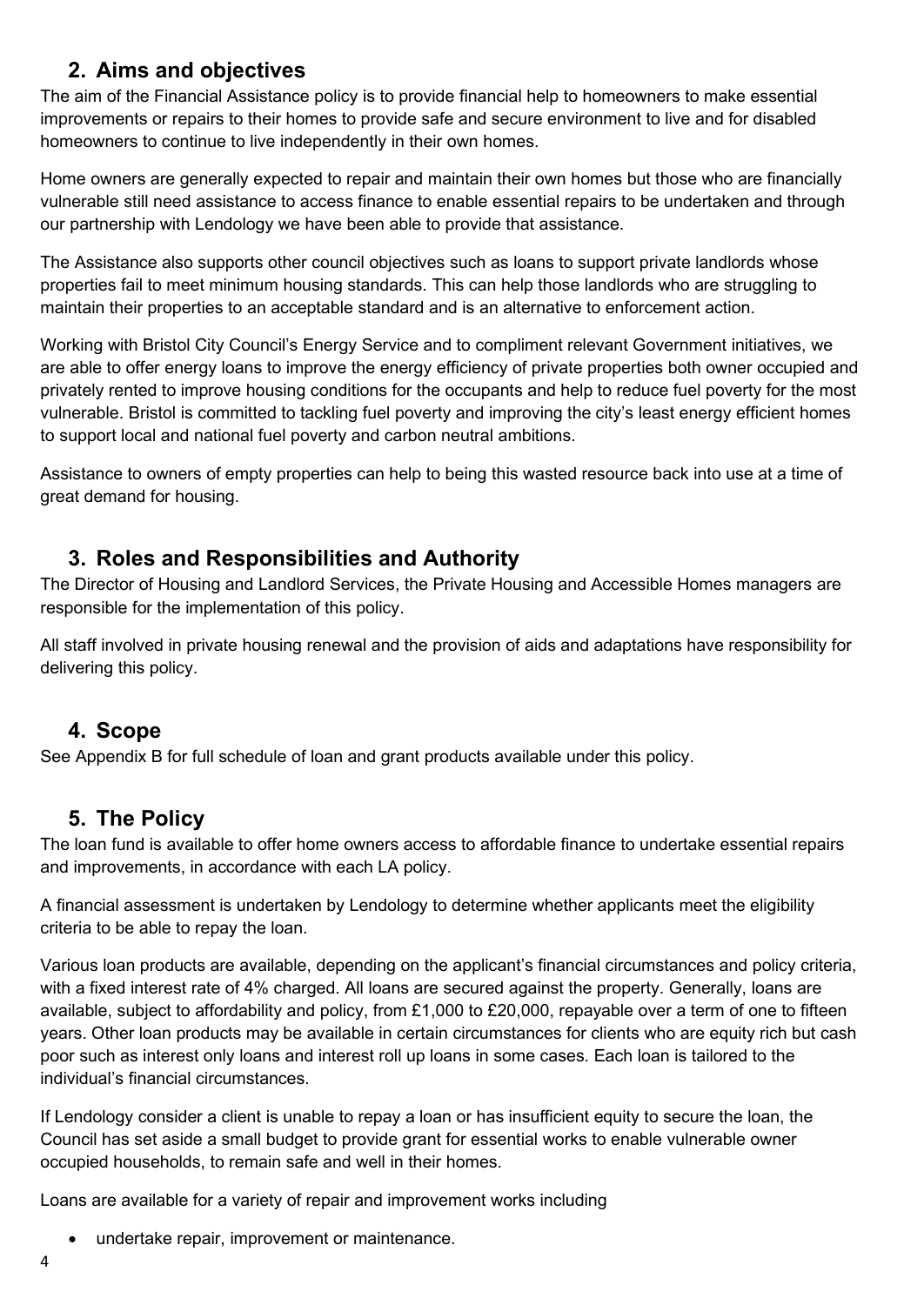- improve energy efficiency.
- to help bring long term empty properties back into use.
- to help private landlords meet legal housing standards under licensing conditions or for tenant safety
- to compliment disabled facilities grant work to allow a disabled or older homeowner to live independently in their own home or provide improvements to future proof a home for those with deteriorating medical conditions.

Grant funding is still available locally, funded by central government via Disabled Facilities Grants, to provide home adaptations for disabled people to help them maintain independence in their own homes. The Accessible Homes policy outlines how aids and adaptations will be assessed and delivered.

Many of the owner occupier loans are delivered by our Home Improvement Agency, currently WE Care who are commissioned by Care and Support, Adults. WE Care can provide a full or partial agency services depending on client choice and capabilities.

# <span id="page-4-0"></span>**6. Vulnerability**

Where the council is aware that a person to whom this policy applies is vulnerable, it will consider that person's vulnerabilities when applying this policy which may include, but is not limited to, considering whether additional advice and assistance needs to be provided, liaising with agencies involved with the care and/or support of that person (where known). In addition, the person may be referred to agencies and/or council departments who may be able to support or assist that person.

## <span id="page-4-1"></span>7. **Monitoring, review and evaluation**

Private Housing Services and Lendology provide regular performance monitoring information on the delivery of this policy.

This policy will be reviewed every year or in line with legislative or regulatory changes and to help meet the council's key objectives.

# <span id="page-4-2"></span>**8. Equality and Diversity**

This policy will be applied fairly and consistently to all our residents and will not directly or indirectly discriminate against any person or group of people.

The service will act sensitively towards the diverse needs of individuals and communities and we will take positive action to reduce discrimination and harassment.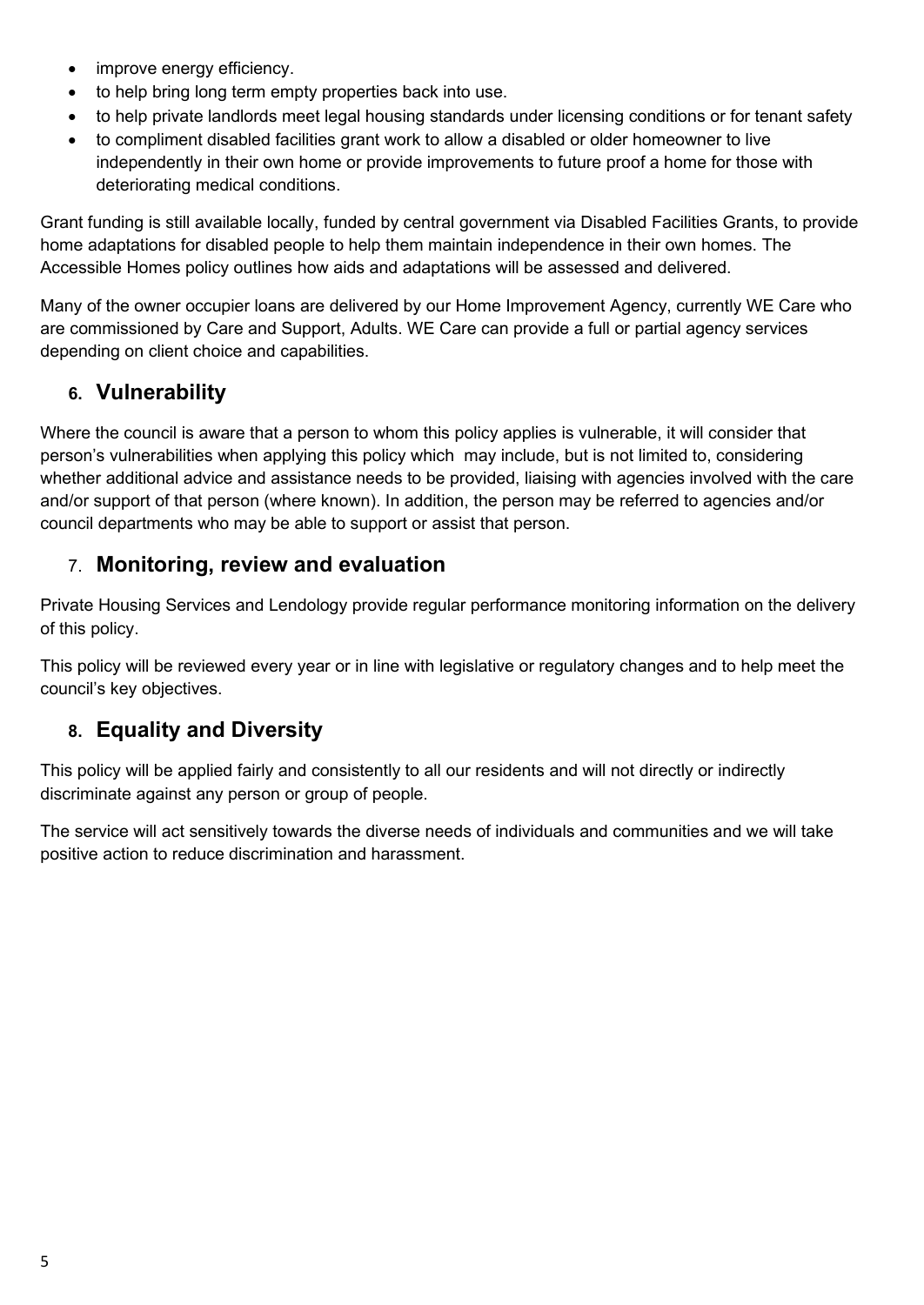# <span id="page-5-0"></span>**Appendices**

### **Appendix A – Legal and Policy Context**

#### **External**

- [Housing Grants Construction and Regeneration Act 1996](https://www.legislation.gov.uk/ukpga/1996/53/section/110)
- [Regulatory Reform \(Housing Assistance\) Order \(2002\)](https://www.legislation.gov.uk/uksi/2002/1860/contents/made)
- [The Care Act 2014](https://www.legislation.gov.uk/ukpga/2014/23/contents/enacted)
- [Chronically Sick and Disabled Persons Act 1970](https://www.legislation.gov.uk/ukpga/1970/44)

#### **Internal**

• [Accessible Homes policy and process document.](https://www.bristol.gov.uk/documents/20182/0/Accessible_Homes_Policy.pdf)

## <span id="page-5-1"></span>**Appendix B – Financial Assistance Schedule**

See attached schedule detailing the financial assistance packages, loans or grants, which the Council will be using to further the implementation of this policy statement; it is reviewed annually to reflect any changes in financial resources or amendment in local priorities.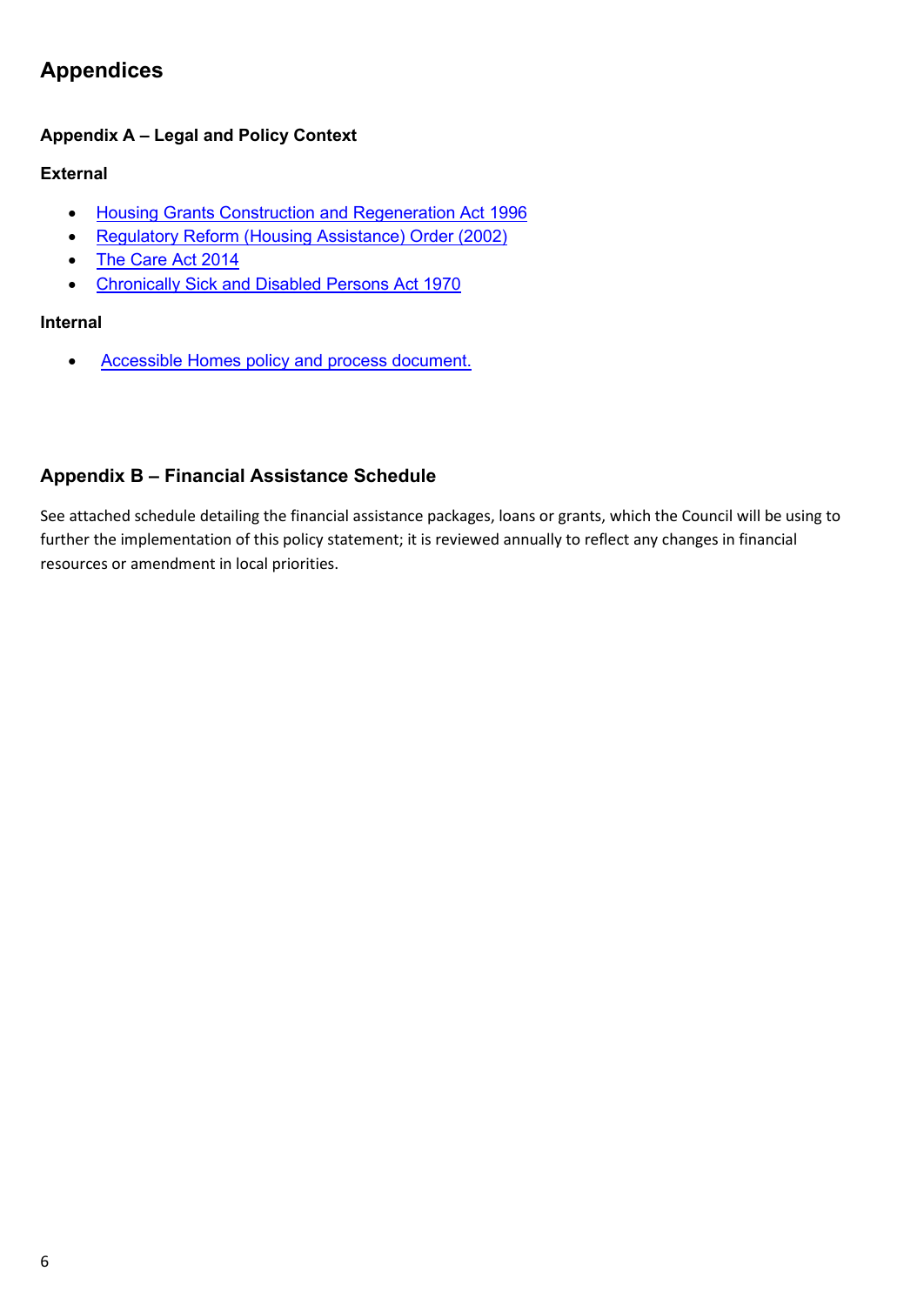## **Appendix B: Private Housing Financial Assistance Schedule**

## **Private Housing Policy**

# **FinancialAssistance** ‐ **From April 2022**

## **Contents**

| $\mathbf 1$    | Loans to owner occupiers and landlords for essential repairs, improvements, or future<br>proofing |
|----------------|---------------------------------------------------------------------------------------------------|
| $\overline{2}$ | Grants to owner occupiers for essential repairs                                                   |
| 3              | Grants for disabled adaptations                                                                   |
| 4              | <b>Minor Disabled Adaptations</b>                                                                 |
| 5              | Other Assistance associated with disabled adaptations                                             |
| 6              | Loans for disabled adaptations                                                                    |
| 7              | <b>Technology Enabled Care</b>                                                                    |
| 8              | Loans to owners of empty properties to improve or convert                                         |
| 9              | Energy Loans to owner occupiers and private landlords                                             |

## **Please note – All products are subject to budget availability.**

# **Key**

| <b>BCC</b>              | <b>Bristol City Council</b>                                           |
|-------------------------|-----------------------------------------------------------------------|
| Lendology CIC           | Our loan partner delivering BCC funded loans since 2005               |
| HHSRS category 1 hazard | Serious hazard defined by the Housing Health and Safety Rating System |
| <b>WE Care</b>          | Home Improvement Agency - in a partnership agreement with BCC         |
| <b>OT</b>               | Occupational Therapist                                                |

**Bristol City Council, Privacy Notices** ‐ **Private Housing Service, Housing Assistance** & **Accessible Homes** -See policies at the end of the document.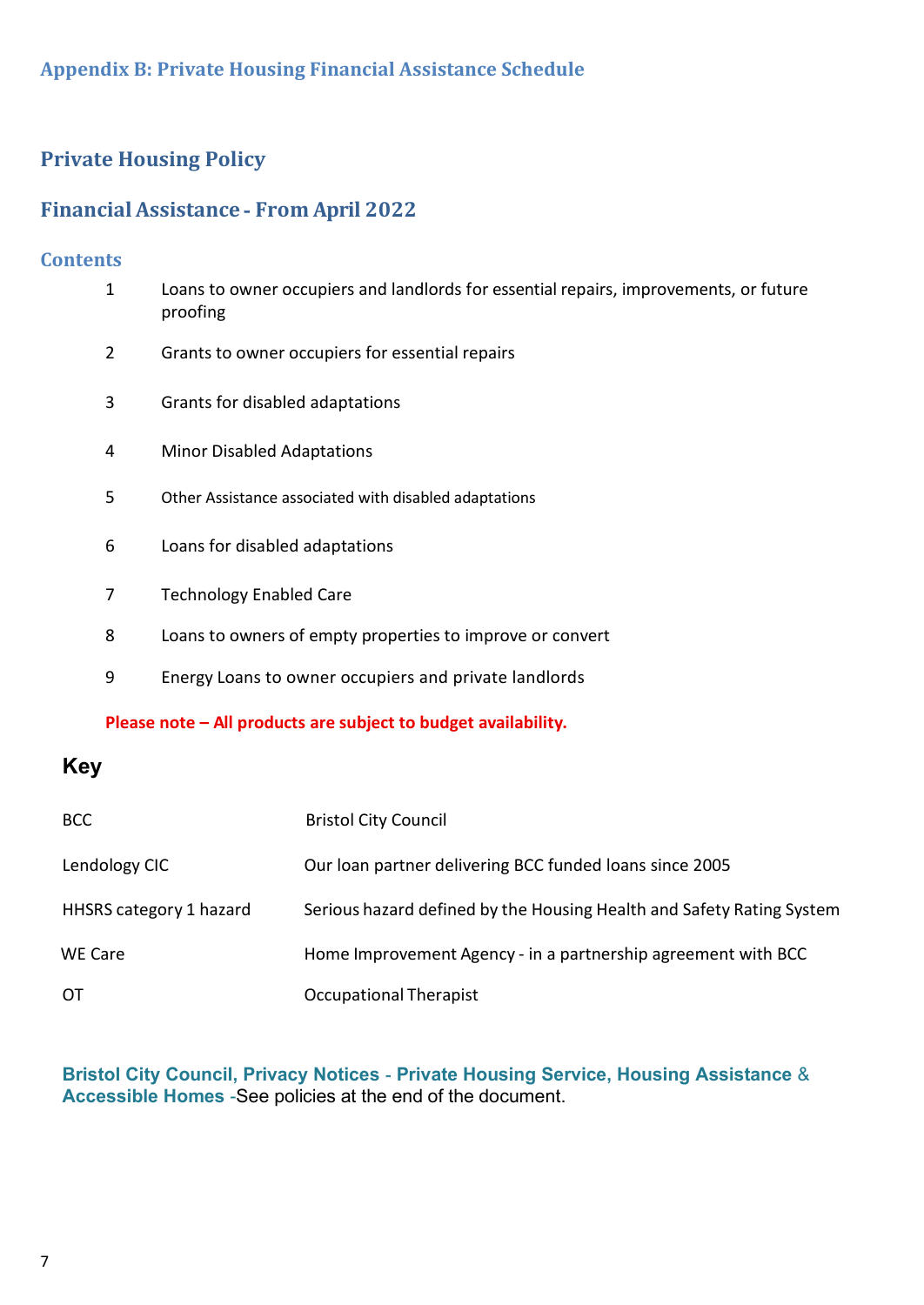# **1 Loans to owner occupiers and landlords for essential repairs, improvements or future proofing**

| <b>Purpose</b>                | Loans for essential repairs to make a privately owned property safe, warm, and<br>secure. This can include small scale preventative repairs which if left could become<br>a serious problem or works to future proof a home for continued independent<br>living                                    |
|-------------------------------|----------------------------------------------------------------------------------------------------------------------------------------------------------------------------------------------------------------------------------------------------------------------------------------------------|
| <b>Funding Limits</b>         | Home Improvement loans are available for up to £20,000 over a maximum term of<br>15 years.                                                                                                                                                                                                         |
|                               | Landlord loans will be limited to £20,000 per unit, maximum £60,00.                                                                                                                                                                                                                                |
|                               | Any loan offered is subject to Lendology's assessment of the client's needs and a<br>solution best suited to their means and project. This has the impact of ensuring that<br>we can offer the most appropriate loan type and term to each applicant.                                              |
|                               | Landlords however will only be offered a capital and interest loan over a maximum<br>term of 5 years.                                                                                                                                                                                              |
|                               | Multiple loans can be agreed so long as the total value of loans does not exceed<br>maximum limit at any one time.                                                                                                                                                                                 |
|                               | If loan funding becomes limited, loan funding will only be available for works to<br>remove serious hazards under the Housing Health and Safety Rating System<br>(HHSRS).                                                                                                                          |
| <b>Interest rate</b>          | A fixed interest rate of 4% will be applied throughout the term of the loan.                                                                                                                                                                                                                       |
| <b>Eligible</b><br>applicants | Owner occupiers and private landlords.<br>Applicants must be aged 18 years or over.                                                                                                                                                                                                                |
|                               | Loans for owner occupiers will only be given in respect of their main residence i.e.<br>not for second or holiday homes.                                                                                                                                                                           |
| <b>Eligible works</b>         | Works for essential repairs and improvements to maintain a safe, warm, and secure<br>home environment or to bring private rented properties to reach at least minimum<br>standards/licensing standards, including safety certificate failures in any PRS<br>property.                              |
|                               | For owner occupiers with an informal assessed need but who would not currently<br>qualify for a Disabled Facilities Grant and wish to self-fund works to future proof<br>their homes to enable them to continue to live independently and reduce the<br>likelihood of accidents within their home. |
| <b>Cost of Works</b>          | For works under £7,500 only one estimate is required. For works above £7,500 two<br>estimates must be submitted.                                                                                                                                                                                   |

Table 1 Loans to owner occupiers and landlords for essential repairs or improvements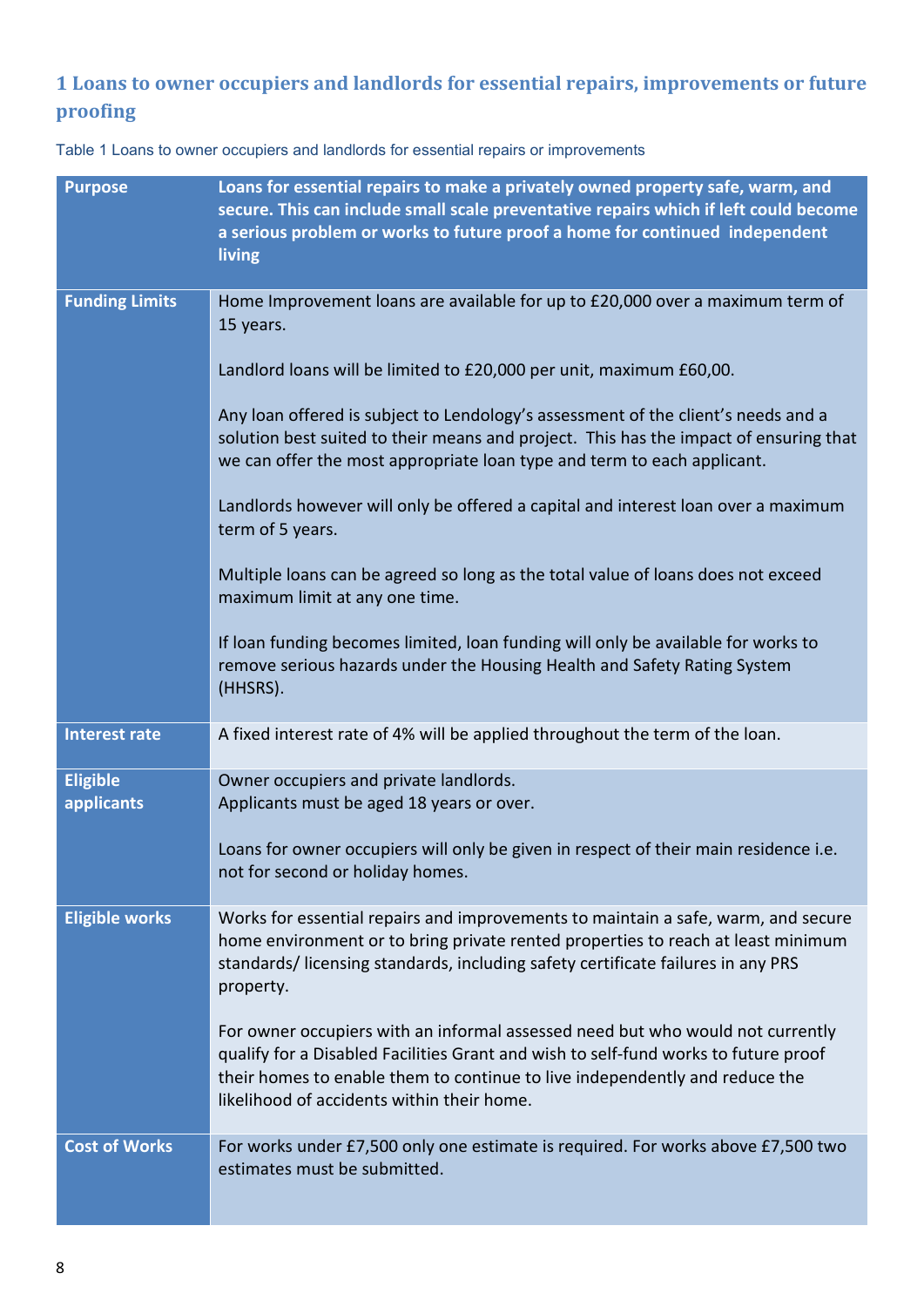| <b>Approval</b>   | All applicants will be financially assessed by our partner Lendology CIC for<br>affordability and approval will be granted by Renewal manager.                        |
|-------------------|-----------------------------------------------------------------------------------------------------------------------------------------------------------------------|
|                   | Funding cannot be awarded retrospectively for works that have already started prior<br>to approval.                                                                   |
| <b>Conditions</b> | Owners must have sufficient equity in their property to cover the loan.                                                                                               |
|                   | All appropriate planning permission must be obtained prior to approval of the loan.                                                                                   |
|                   | Landlords will be required to let the property for a minimum period of five years and<br>complete a Fit and Proper Person declaration and meet the relevant criteria. |
|                   | Owner Occupier loans are provided on an unsecured basis, but a condition of the<br>loan is that a Title Restriction will be made with District Land Registry.         |
|                   | For loans to Landlords a District Land Registry charge is registered against the<br>property.                                                                         |
|                   | If a property is sold or changes hands or, in the case of landlord loans is no longer<br>privately rented, all outstanding loan balances must be repaid in full.      |
|                   | Owners who have debts with council departments which are being actively pursued<br>are not eligible for assistance whilst the debt is still outstanding.              |
| <b>Partners</b>   | Lendology are the council's lending partner and will deliver and monitor all loans.                                                                                   |
|                   | WE Care will assist owner occupiers with the loan process in most cases provide an<br>agency service if appropriate.                                                  |

## **2 Lendology Lite Loan Scheme**

*Table 2 Small loans to owner occupiers smaller, low-cost repairs*

| <b>Purpose</b>                  | Small loans to assist owner occupiers with minor, lost cost repairs                                                          |
|---------------------------------|------------------------------------------------------------------------------------------------------------------------------|
| <b>Funding</b><br><b>Limits</b> | This loan is works costing between £500 and £1,000 which would not normally be<br>considered under our standard loan policy. |
|                                 | Capital and interest repayment loans only with a maximum repayment term of 3<br>years.                                       |
|                                 | NB Limited funding available for this loan type.                                                                             |
| <b>Eligible</b><br>applicants   | Owner Occupiers will undergo a telephone assessment to establish needs and<br>financial circumstances.                       |
| <b>Eligible works</b>           | Any minor works with an estimated cost between £500 and £1,000 or to top up boiler<br>grants for example.                    |
| <b>Cost of Works</b>            | One quote is required.<br>No leverage grant is available on this type of loan.                                               |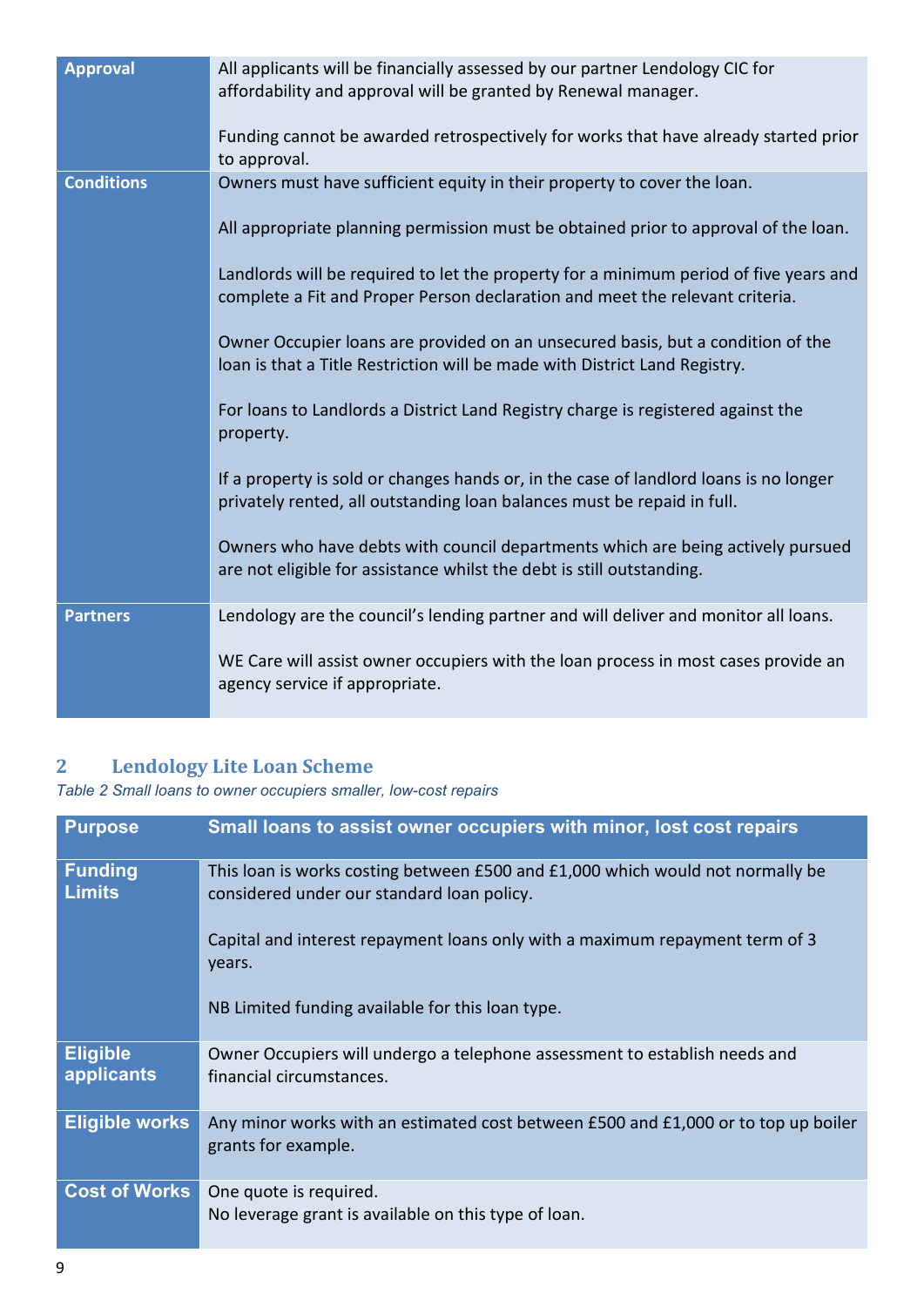| <b>Approval</b>   | All applicants will be financially assessed by Lendology for affordability and approval<br>will be granted by them and reported to BCC on monthly drawdown report. |
|-------------------|--------------------------------------------------------------------------------------------------------------------------------------------------------------------|
| <b>Conditions</b> | No Title Restriction will be applied                                                                                                                               |
| <b>Partners</b>   | Lendology are the council's lending partner and will deliver and monitor all loans.                                                                                |

# **3 Grants to owner Occupier for essential repairs or improvements**

#### *Table 3 Grants to owner occupiers for essential repairs or improvements*

| <b>Purpose</b>                  | Grant aid towards making an owner occupied property safe, warm and<br>secure.                                                                                                                                                                                                                                                                                                                             |
|---------------------------------|-----------------------------------------------------------------------------------------------------------------------------------------------------------------------------------------------------------------------------------------------------------------------------------------------------------------------------------------------------------------------------------------------------------|
| <b>Funding</b><br><b>Limits</b> | There are two grants available for essential repairs on owner occupied homes:<br>1. Loan Leverage Grant of a maximum of £1,000 towards a standard loan. For<br>works under £2,000 value, a 50% reduction is offered and will be taken off the<br>loan amount required, subject to available funding.<br>2. Safety Net Grant (SNG) - up to £7,500 in any five-year period subject to<br>available funding. |
| <b>Eligible</b><br>applicants   | 1. Owner Occupiers who have been approved for a standard loan and therefore<br>meet Loan Leverage Grant criteria.<br>2. Owner Occupiers who have been refused a loan by Lendology but have<br>serious repair issues which require urgent attention.                                                                                                                                                       |
| <b>Eligible works</b>           | 1. As per Standard Loan in Table 1 - Works for essential repairs and<br>improvements to maintain a safe, warm, and secure home environment<br>2. SNG works will be prioritised to deal with serious repair issues which require<br>urgent attention                                                                                                                                                       |
| <b>Cost of Works</b>            | 1. N/A part of standard loan offer.<br>2. For Safety Net Grants, one quote is required                                                                                                                                                                                                                                                                                                                    |
| <b>Approval</b>                 | 1. Lendology will automatically apply the Leverage grant to eligible loans on<br>approval.<br>2. All SNG applications must be processed by WE Care and approval will be<br>granted by Bristol City Council Renewal Manager.                                                                                                                                                                               |
| <b>Conditions</b>               | 1. Leverage grant will be applied to any owner occupier loan on approval and will<br>reduce the amount of loan required.<br>2. SNG will be subject to a local land charge<br>Funding cannot be awarded retrospectively for works that have already started prior                                                                                                                                          |
|                                 | to approval.                                                                                                                                                                                                                                                                                                                                                                                              |
| <b>Partners</b>                 | Lendology are the council's lending partner and will deliver and monitor all loans.<br>WE Care will assist owner occupiers with the loan process in most cases provide an<br>agency service where appropriate.                                                                                                                                                                                            |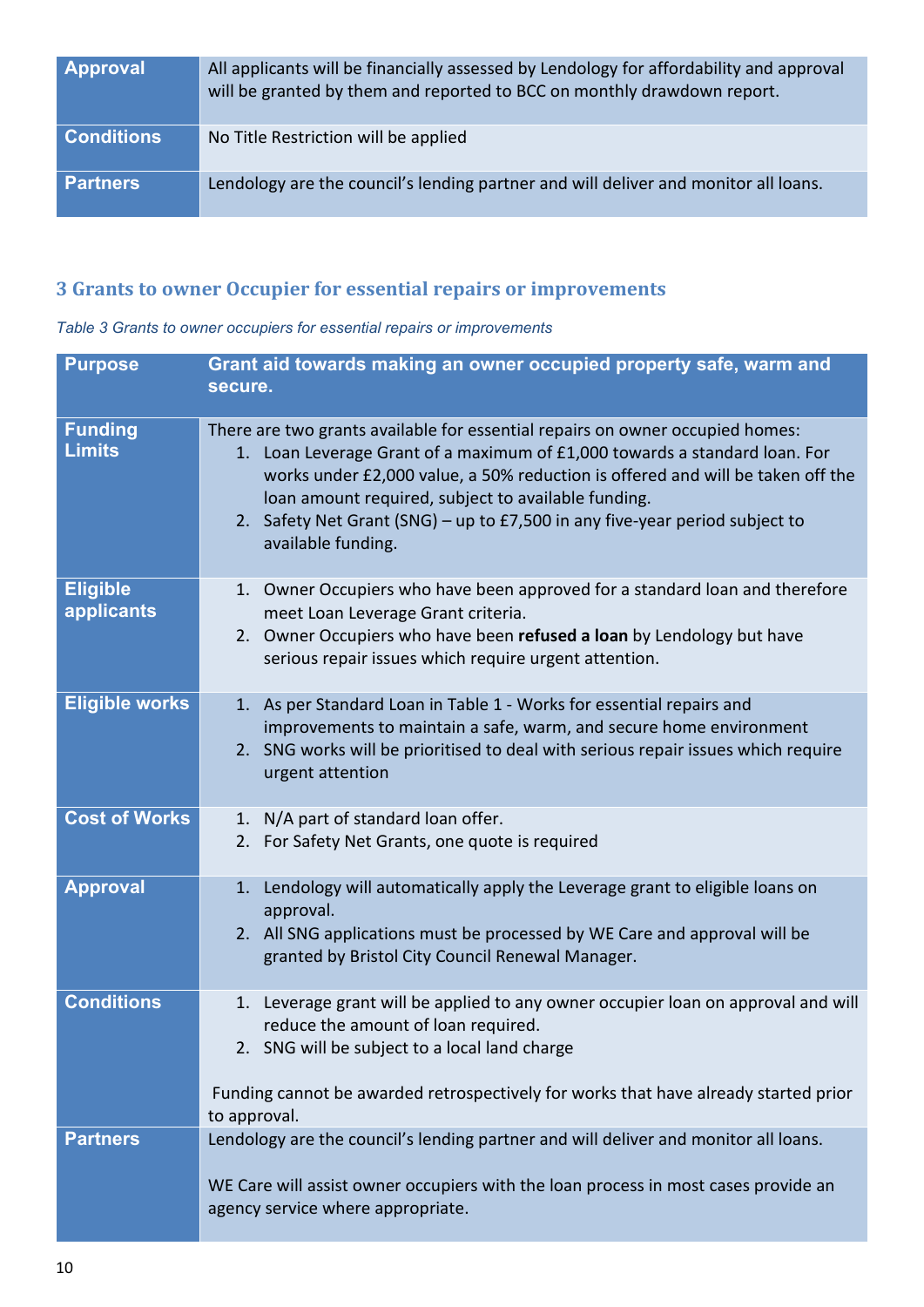# **4 Grants for disabled adaptations**

#### *Table 4 Grants for disabled adaptions*

| <b>Purpose</b>                  | Grants to adapt an owner occupied or privately rented home to enable a<br>disabled or older person to live independently in their own home or to<br>find more suitable accommodation if the current home cannot be<br>adapted                                            |
|---------------------------------|--------------------------------------------------------------------------------------------------------------------------------------------------------------------------------------------------------------------------------------------------------------------------|
| <b>Funding</b><br><b>Limits</b> | Disabled Facilities Grant (DFG): Mandatory grant maximum £30,000                                                                                                                                                                                                         |
|                                 | Discretionary Adaptation Grant (DAA): Up to maximum £30,000. Costs above this<br>maximum may be considered in exceptional circumstances.                                                                                                                                 |
|                                 | A combined DFG/DAA up to a maximum £90,000 can be considered for any one<br>property where necessary.                                                                                                                                                                    |
|                                 | Grants are subject to adequate budget being available and if necessary, applicants<br>will be placed on a waiting list until further funding is available.                                                                                                               |
| <b>Eligible</b><br>applicants   | Owner occupiers or private tenants who have been assessed by an Occupational<br>Therapist (OT) who recommend necessary and appropriate adaptations as set out in<br>the DFG legislation or referral from WE Care for adaptation repairs and hospital<br>discharge works. |
|                                 | NB DAA Top Up grants to DFG are not usually available to Registered Provider<br>tenants.                                                                                                                                                                                 |
| <b>Eligible works</b>           | DFG works must be recommended by the appointed OT and if the DFG does not<br>cover all costs a DAA top up grant may offered.                                                                                                                                             |
|                                 | Other work eligible for DAA works include:                                                                                                                                                                                                                               |
|                                 | Discretionary works outside of DFG legislation.                                                                                                                                                                                                                          |
|                                 | For hospital discharge or to prevent re-admission to hospital.<br>Cleaning or clearance of a home so it is safe to live in when discharged from<br>hospital.                                                                                                             |
|                                 | For fast tracking adaptations for terminally ill.<br>$\bullet$                                                                                                                                                                                                           |
|                                 | For those with rapidly progressive conditions i.e. MND.<br>$\bullet$                                                                                                                                                                                                     |
|                                 | For repairing an existing adaptation.<br>$\bullet$<br>For personal circumstances or tenure of a property that precludes applications<br>$\bullet$<br>under DFG legislation.                                                                                              |
| <b>Cost of Works</b>            | DFG applications will be subject to means testing under current legislation.                                                                                                                                                                                             |
|                                 | DAA applicants and those receiving DAA top up grant, with no DFG means tested<br>contribution, must have savings of less than £23,250 to be eligible.<br>NB: This does not apply to DAA grants for the terminally ill or those with rapidly progressive<br>conditions.   |
|                                 | Where a contribution is required from the applicants, a 0% interest loan will be<br>offered if required.                                                                                                                                                                 |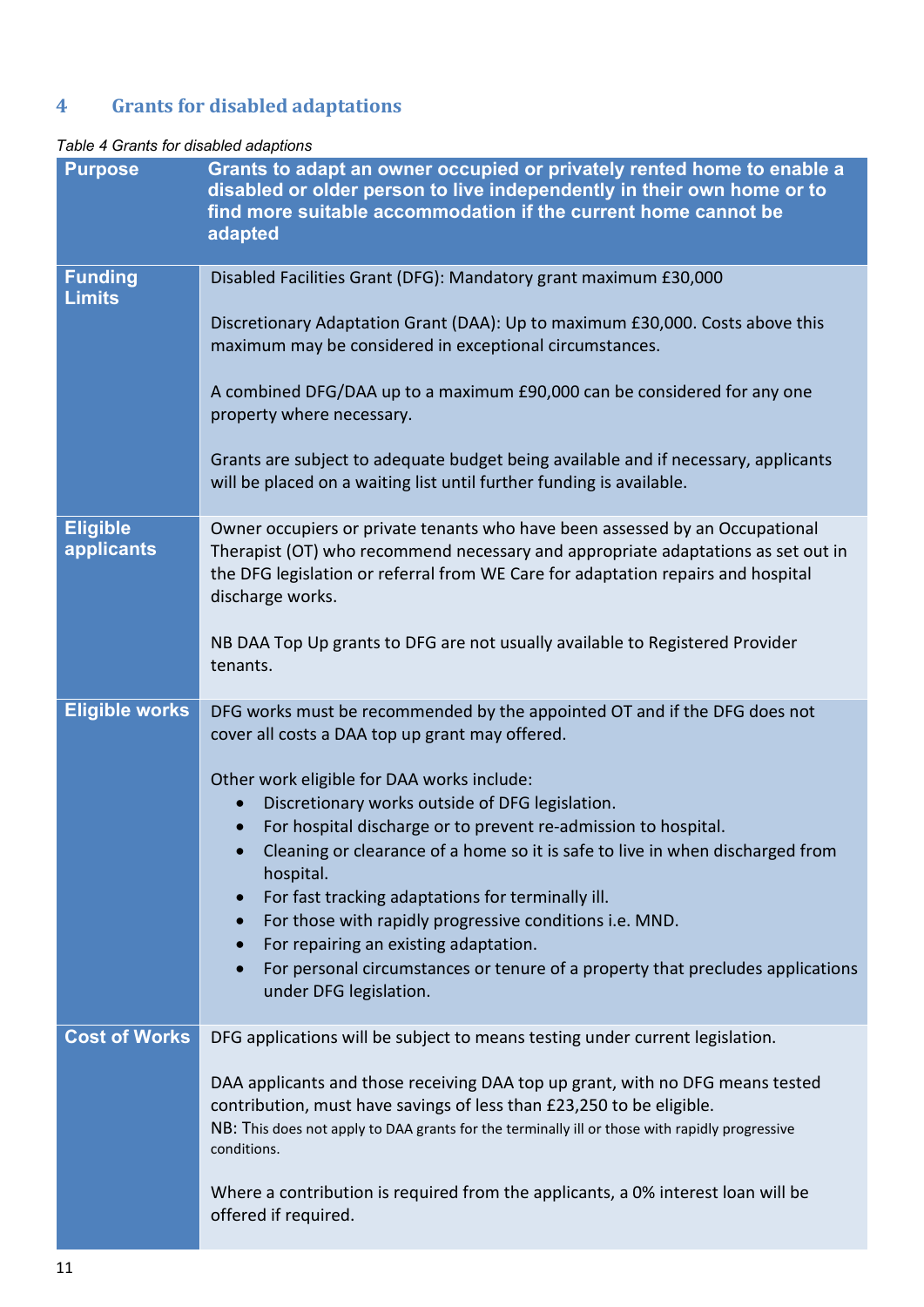| <b>Approval</b>   | Approval will be granted by Accessible Homes Manager.<br>Funding cannot be awarded retrospectively for works that have already started prior                                                |
|-------------------|---------------------------------------------------------------------------------------------------------------------------------------------------------------------------------------------|
|                   | to approval.                                                                                                                                                                                |
| <b>Conditions</b> | Referrals for disabled adaptations must be made by an OT or an OT aide.                                                                                                                     |
|                   | DFG grants for owner occupiers above £5,000 will be subject to a Local Land charge<br>and if the property is sold within ten years, the grant must be repaid up to a<br>maximum of £10,000. |
|                   | DAA grants for owner occupiers will be subject to a Local Land charge and if the<br>property is sold the grant must be re-paid in full except for the first £2,000.                         |
|                   | Variance in this policy may be considered in exceptional circumstances by the<br>Accessible Homes Manager on a case-by-case basis.                                                          |

# **5 Minor disabled adaptations grant**

#### *Table 5 Minor adaptations*

| <b>Purpose</b>                  | Minor adaptations to an owner occupied or privately rented home to<br>enable a disabled or older person to continue to live independently.                                               |
|---------------------------------|------------------------------------------------------------------------------------------------------------------------------------------------------------------------------------------|
| <b>Funding</b><br><b>Limits</b> | Minor Adaptations grant up to a maximum of £1,500.<br>This assistance is subject to adequate funding being available.                                                                    |
|                                 |                                                                                                                                                                                          |
| <b>Eligible</b><br>applicants   | Owner occupiers and private tenants.                                                                                                                                                     |
|                                 | Registered provider tenants will only be considered if the landlord is unable to<br>provide these.                                                                                       |
| <b>Eligible works</b>           | Work requests for minor adaptations must come into Accessible Homes via<br>Care Direct, except for requests for key safes.<br>Exceptions to this will be agreed on a case-by-case basis. |
| <b>Cost of</b><br><b>Works</b>  | All works above $£1,500$ will need to be submitted via the major adaptation<br>grant process (table 3).                                                                                  |
| <b>Approval</b>                 | Works, once agreed, will be completed by the Technician Service or linked<br>Contractor.                                                                                                 |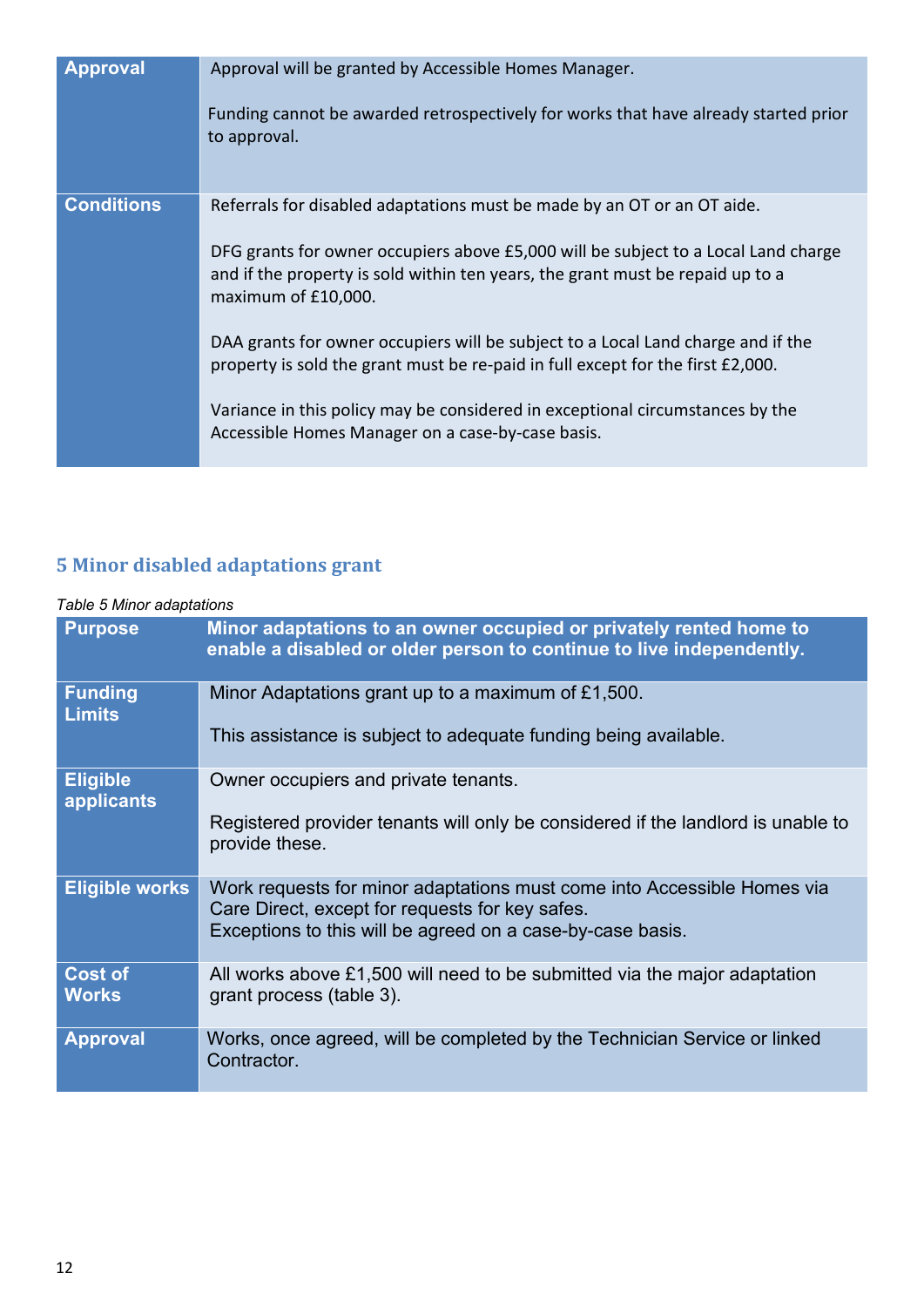# **6 Other Assistance associated with disabled adaptations**

#### *Table 6 Other assistance associated with disabled adaptations*

| <b>Purpose</b>                  | Assistance for the consideration of alternative options to DFG and for<br><b>Stairlift Removal</b>                                                                                                                                                                                                                                                                                                                                                                         |
|---------------------------------|----------------------------------------------------------------------------------------------------------------------------------------------------------------------------------------------------------------------------------------------------------------------------------------------------------------------------------------------------------------------------------------------------------------------------------------------------------------------------|
| <b>Funding</b><br><b>Limits</b> | A maximum grant of £2,000 is available for feasibility assistance.<br>Where eligibility is met, the Stairlift Removal Service is free of charge.                                                                                                                                                                                                                                                                                                                           |
| <b>Eligibility</b>              | Feasibility assistance is available for owner occupiers or private tenants, who have<br>been assessed and referred by an Occupational Therapist for a DFG, to consider the<br>best options for dealing with complex adaptations.<br>Stairlift removal is only available to applicants who have had a stairlift installed<br>previously under DFG and limited to lifts no more than 5 years old. Where lifts are<br>removed works will be undertaken to make good the area. |
| <b>Approval</b>                 | Approval will be granted by the Accessible Homes Manager.<br>Funding cannot be awarded retrospectively for works that have already started prior<br>to approval.                                                                                                                                                                                                                                                                                                           |
| <b>Conditions</b>               | Budget for Feasibility Assistance is limited and will be awarded on a first come, first<br>served basis.                                                                                                                                                                                                                                                                                                                                                                   |

## **7 Loans for disabled adaptations**

#### *Table 7 Loans for disabled adaptions*

| <b>Purpose</b>             | 1. Loans to support DFG / DAA applications where costs exceed grant limits or<br>to cover a means tested contribution                                                                                                                                  |
|----------------------------|--------------------------------------------------------------------------------------------------------------------------------------------------------------------------------------------------------------------------------------------------------|
| <b>Funding Limits</b>      | Loan maximum of £20,000 over a term of between one and 15 years.                                                                                                                                                                                       |
|                            | Any loan offered is subject to Lendology's assessment of the client's needs and a<br>solution best suited to their means and project. This has the impact of ensuring<br>we can offer the most appropriate loan type and term to each applicant.       |
| <b>Interest rate</b>       | A DFG loan interest is subsidised fully by the council and therefore is fixed at 0%                                                                                                                                                                    |
| <b>Eligible applicants</b> | Owner Occupiers with an approved DFG/DAA grant                                                                                                                                                                                                         |
| <b>Eligible works</b>      | Works included by approved DFG/DAA                                                                                                                                                                                                                     |
| <b>Cost of Works</b>       | As per DFG/DAA approved grant                                                                                                                                                                                                                          |
| <b>Approval</b>            | All applicants will be financially assessed by our partner Lendology CIC for<br>affordability and the most suitable loan product for the client's individual<br>circumstances will be offered.<br>Approval will be granted by Accessible Homes Manager |
|                            |                                                                                                                                                                                                                                                        |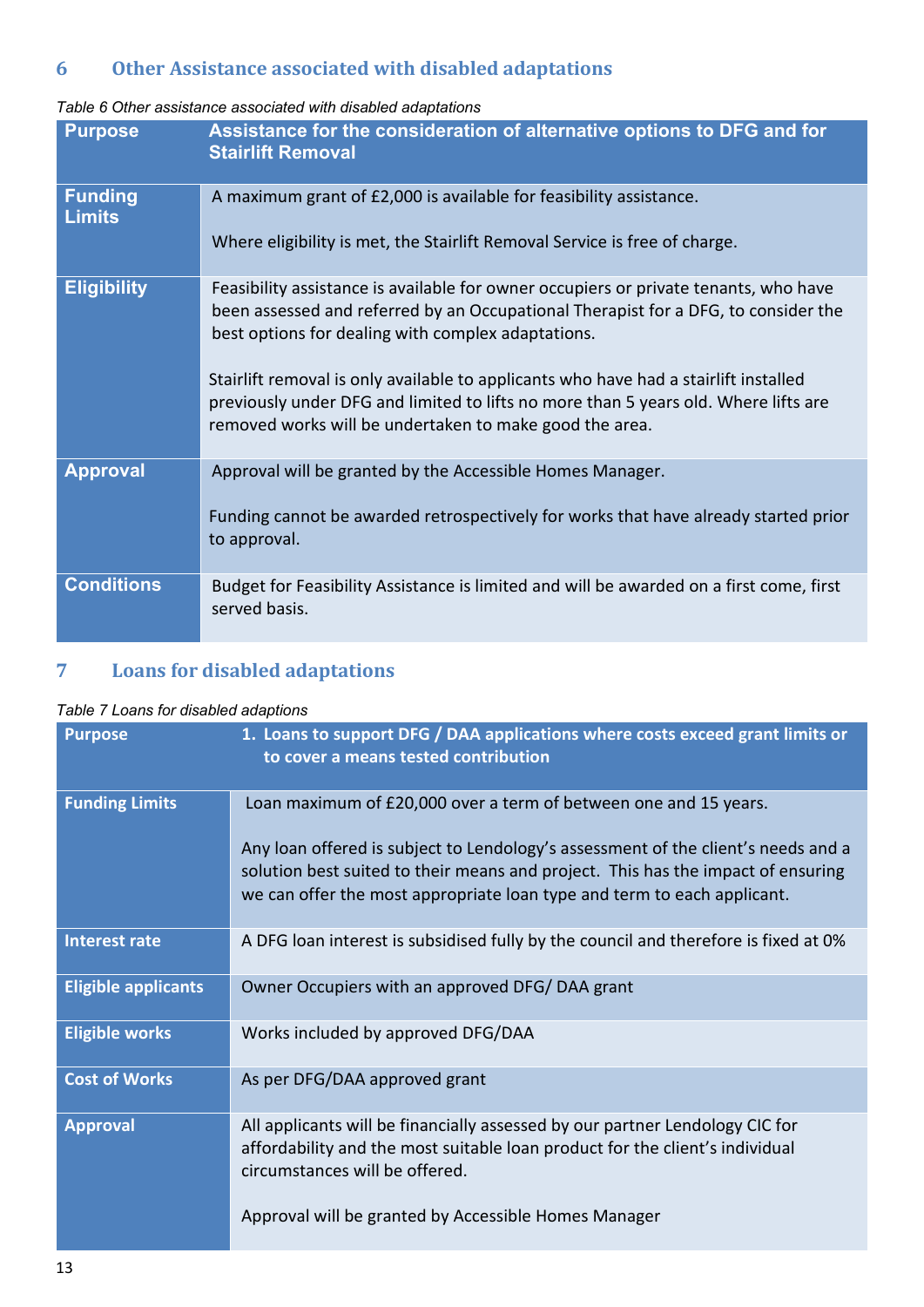| <b>Conditions</b> | The loans are provided on an unsecured basis, but a condition of the loan is that<br>a Title Restriction will be made with District Land Registry.<br>If a property is sold or changes hands, all outstanding loan balances must be<br>repaid in full.<br>Owners must have sufficient equity in their property to cover the loan.<br>Funding cannot be awarded retrospectively for works that have already started<br>prior to approval. |
|-------------------|------------------------------------------------------------------------------------------------------------------------------------------------------------------------------------------------------------------------------------------------------------------------------------------------------------------------------------------------------------------------------------------------------------------------------------------|
| <b>Partners</b>   | Lendology are the council's lending partner and will deliver and monitor all loans.<br>WE Care will assist owner occupiers with the loan process and provide an agency<br>service where appropriate.                                                                                                                                                                                                                                     |

# **8 Technology Enabled Care (TEC)**

#### *Table 8 Technology Enabled Care*

| <b>Purpose</b>                | To enable people to maintain independence at home, prevent hospital admission<br>and discharge or to defer the need for more traditional support from BCC, partner<br>agencies and a linked commissioned service. |
|-------------------------------|-------------------------------------------------------------------------------------------------------------------------------------------------------------------------------------------------------------------|
| <b>Eligible</b><br>applicants | Users must have outcomes and risks that TEC would be able to meet and / or mitigate<br>or have been assessed as having eligible needs under the Care Act (2014).                                                  |
|                               | TEC can be funded in other circumstances where there is a clear identified benefit as<br>determined by the social care practitioner.                                                                              |
| <b>Eligible works</b>         | Equipment will be supplied by and belong to the council on loan.                                                                                                                                                  |
| <b>Approval</b>               | Approval is given by the Accessible Homes Manager                                                                                                                                                                 |
| <b>Conditions</b>             | Consent by the service user must be given.                                                                                                                                                                        |
|                               | Monitored equipment will be tested monthly.                                                                                                                                                                       |
|                               | Users with monitored equipment should inform the TEC Hub of changes of<br>circumstances.                                                                                                                          |
|                               | When equipment is no longer required the council should be notified and will arrange<br>for its collection.                                                                                                       |
|                               | Misuse of monitored alarm services, such as frequent unnecessary calls, may result in<br>the service being withdrawn.                                                                                             |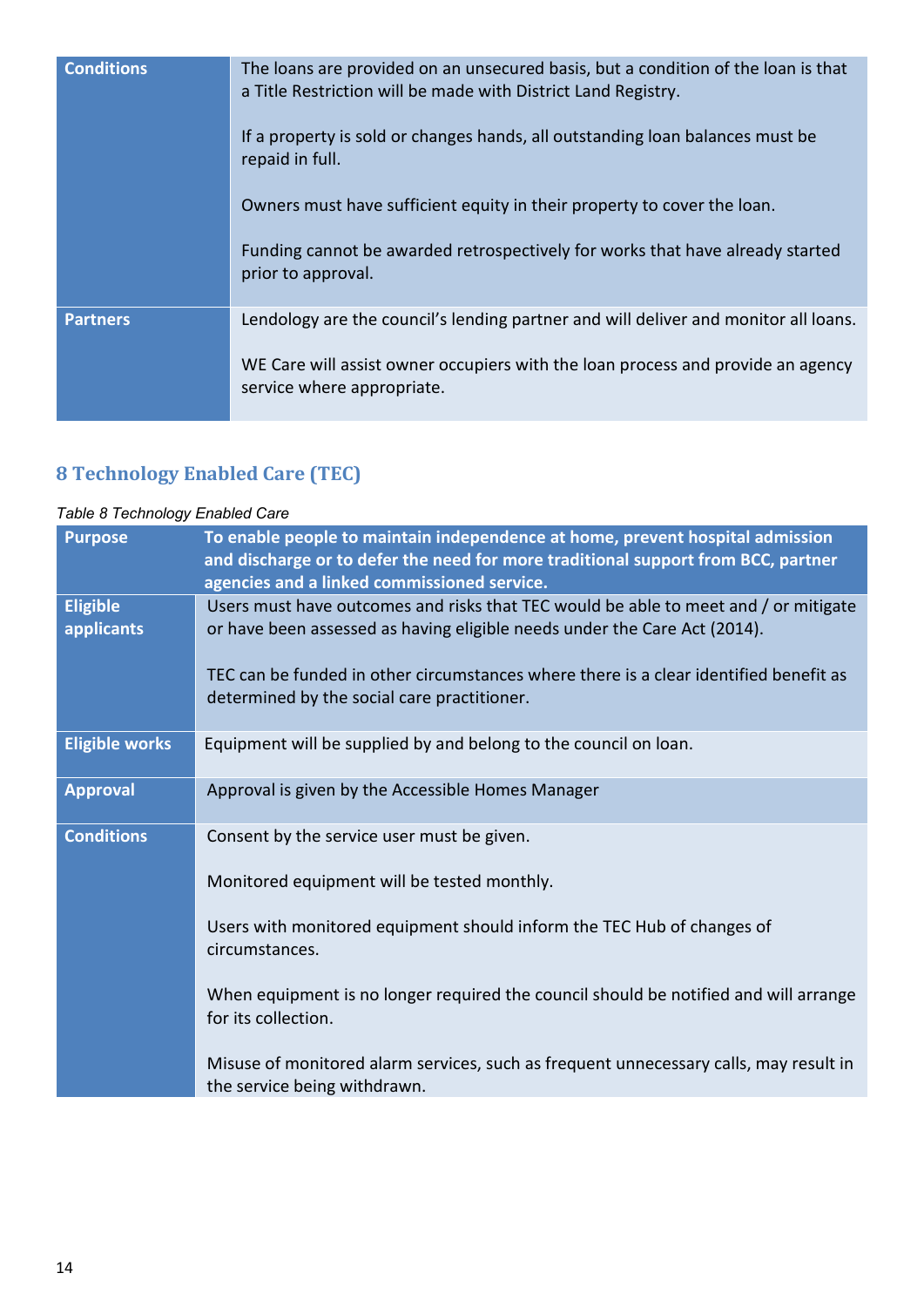# **9 Loans to owners of empty properties to improve or convert**

## *Table 9 Loans to owners of empty properties to improve or convert*

| <b>Purpose</b>                | Loans to encourage owners of long-term empty properties to either refurbish<br>existing residential units or to convert commercial premises into residential units                                                                                                                                                                                                                             |
|-------------------------------|------------------------------------------------------------------------------------------------------------------------------------------------------------------------------------------------------------------------------------------------------------------------------------------------------------------------------------------------------------------------------------------------|
| <b>Funding Limits</b>         | Maximum loans of up to £20,000 per unit (maximum £60,00 per property)<br>Loans are offered is subject to Lendology's assessment of the client's needs and a solution<br>best suited to their means and project. This has the impact of ensuring we can offer the<br>most appropriate loan type and term to each applicant.                                                                     |
|                               | Drawdown of the approved loan(s) can be made in two tranches - 50% can be drawn<br>down at the start of works on site and the balance paid on completion or near<br>completion of the total scheme of works and upon receipt of invoices for the total<br>work. Any contribution towards the full scheme of works must be paid by the<br>applicant before the second payment will be released. |
| <b>Interest rate</b>          | A fixed interest rate of 4% will be applied throughout the term of the loan.                                                                                                                                                                                                                                                                                                                   |
|                               | For letting: Capital and interest repayment loans over a maximum term of ten years.<br>In some cases, repayment of capital may be deferred for up to one year whilst<br>renovations are being made and repayments will begin once rental income is being<br>received.                                                                                                                          |
|                               | For selling: Available as a short-term interest only loan for full capital repayment<br>within two years of drawdown or earlier disposal of the property.                                                                                                                                                                                                                                      |
| <b>Eligible</b><br>applicants | Owners* of long-term empty properties i.e. typically empty for more than 6 months                                                                                                                                                                                                                                                                                                              |
|                               | * In the case of a deceased owner, if Letters of Authority from Probate have been<br>received but not yet registered, we will accept loan applications from the<br>responsible person(s).                                                                                                                                                                                                      |
|                               | If you intend to occupy the property yourself post improvement, a standard would<br>be more appropriate.                                                                                                                                                                                                                                                                                       |
| <b>Eligible works</b>         | Works to bring an empty property back into residential use either suitable for letting<br>or for selling. If to be let, the property must meet minimum housing standards.                                                                                                                                                                                                                      |
| <b>Cost of Works</b>          | For works under £7,500 only one estimate is required. For works above £7,500 two<br>estimates must be submitted.                                                                                                                                                                                                                                                                               |
| <b>Approval</b>               | All applicants will be financially assessed by our partner Lendology CIC for<br>affordability / security and approval will be granted by Renewal manager.                                                                                                                                                                                                                                      |
|                               | Funding cannot be awarded retrospectively for works that have already started prior<br>to approval.                                                                                                                                                                                                                                                                                            |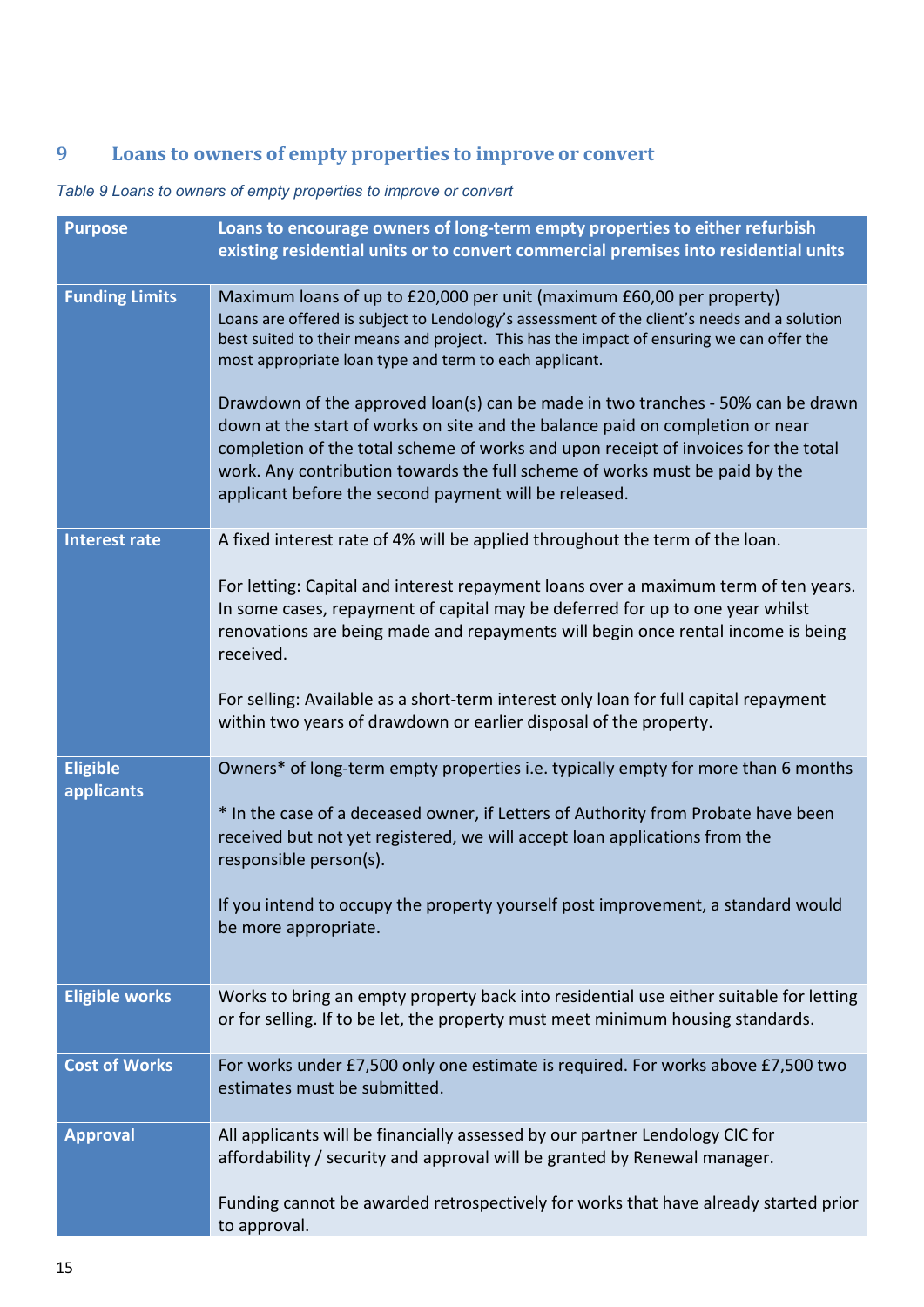| <b>Conditions</b> | If the letting option is selected, then the property must be let for a minimum period<br>of 5 years and the landlord will be required to complete a Fit and Proper Person<br>declaration and meet the relevant criteria.<br>Owners must have sufficient equity in their property to cover the loan.<br>All appropriate planning permission must be obtained prior to approval of the loan.<br>Owner Occupier loans are provided on an unsecured basis, but a condition of the<br>loan is that a Title Restriction will be made with District Land Registry.<br>For loans to Landlords a District Land Registry charge is registered against the<br>property.<br>If a property is sold or changes hands, all outstanding loan balances must be repaid |
|-------------------|------------------------------------------------------------------------------------------------------------------------------------------------------------------------------------------------------------------------------------------------------------------------------------------------------------------------------------------------------------------------------------------------------------------------------------------------------------------------------------------------------------------------------------------------------------------------------------------------------------------------------------------------------------------------------------------------------------------------------------------------------|
|                   | in full.<br>Owners who have debts with council departments which are being actively pursued<br>are not be eligible for assistance whilst the debt is still outstanding                                                                                                                                                                                                                                                                                                                                                                                                                                                                                                                                                                               |
| <b>Partners</b>   | Lendology are the council's lending partner and will deliver and monitor all loans.                                                                                                                                                                                                                                                                                                                                                                                                                                                                                                                                                                                                                                                                  |

# **10 Energy Loans for owner occupiers and private landlords**

#### *Table 10 Energy loans for owner occupiers and private landlords*

| <b>Purpose</b>                | Loans to improve the energy efficiency of privately owned properties                                                                                                                                                                                                                                                                                                      |
|-------------------------------|---------------------------------------------------------------------------------------------------------------------------------------------------------------------------------------------------------------------------------------------------------------------------------------------------------------------------------------------------------------------------|
| <b>Funding Limits</b>         | Maximum loans of up to £20,000 per self-contained unit, maximum £60,000<br>Repayment terms for owner occupiers is up to 15 years and for landlords up to 5                                                                                                                                                                                                                |
|                               | vears.                                                                                                                                                                                                                                                                                                                                                                    |
|                               | Loans are offered is subject to Lendology's assessment of the client's needs and a<br>solution best suited to their means and project. This has the impact of ensuring we<br>can offer the most appropriate loan type and term to each applicant.                                                                                                                         |
| <b>Interest rate</b>          | A fixed interest rate of 4% will be applied throughout the term of the loan.<br>In exceptional circumstances the loan interest may be subsidised by the Energy<br>Service and must be approved by direct referral from the service only. Clients who<br>have not engaged with the Service cannot make a direct referral themselves to<br>Lendology for a subsidised loan. |
| <b>Eligible</b><br>applicants | Owner occupiers or private landlords                                                                                                                                                                                                                                                                                                                                      |
| <b>Eligible works</b>         | Works to improve the energy efficiency of private properties. Depending on nature of<br>the works, work would normally compliment offers made by the council's Energy<br>Service.                                                                                                                                                                                         |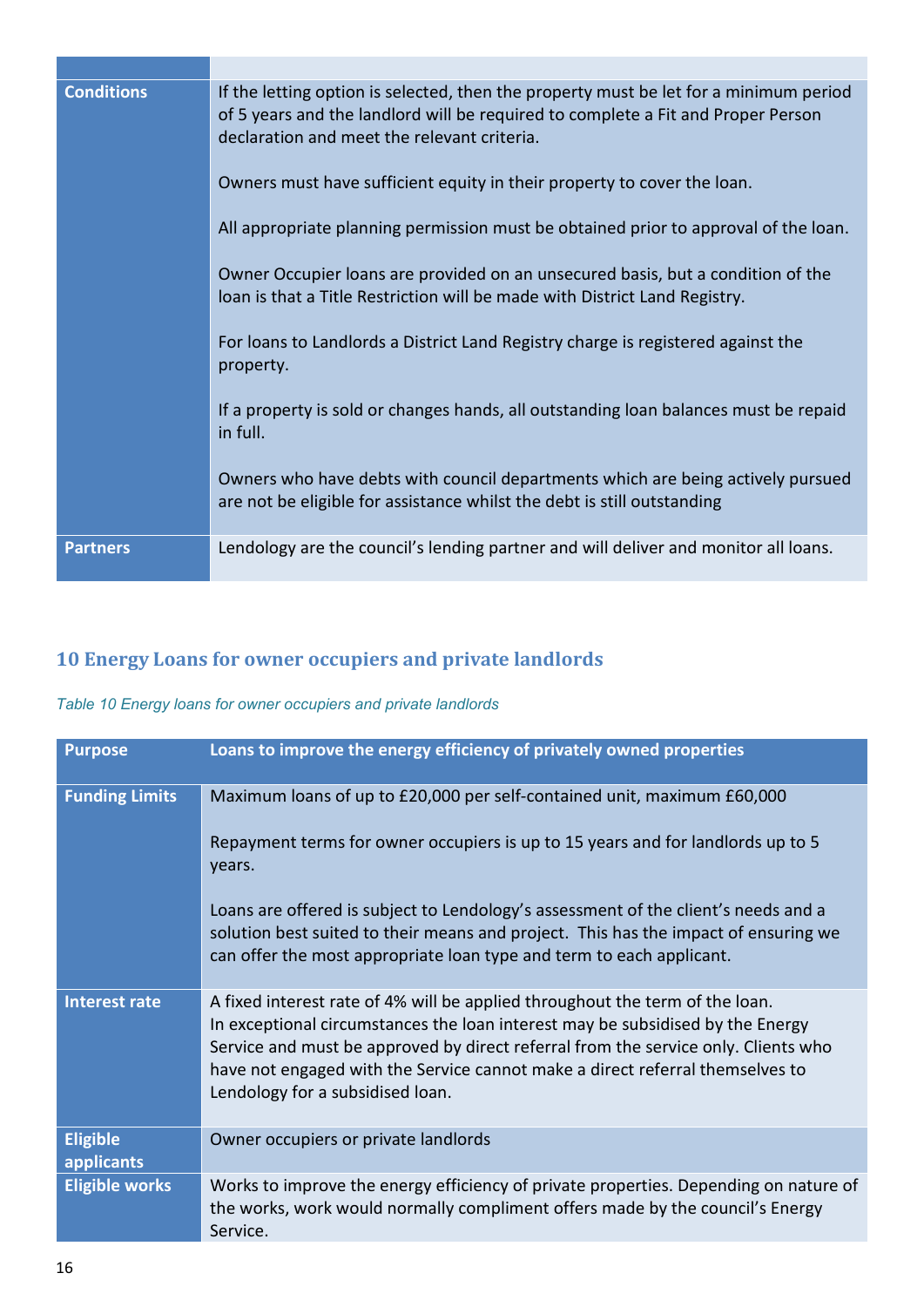|                      | Energy efficiency measures currently available through the Energy Service include<br>loft, cavity and underfloor insulation, boiler replacements, first time central heating<br>and solar PV. Other measures will be available throughout 2021-22.<br>For an up-to-date list of energy efficiency measures available, visit the Energy Service<br>website www.energyservicebristol.co.uk/energy-saving-measures/                                                                                                                                                                                                                                                                                                                                                                                                            |
|----------------------|-----------------------------------------------------------------------------------------------------------------------------------------------------------------------------------------------------------------------------------------------------------------------------------------------------------------------------------------------------------------------------------------------------------------------------------------------------------------------------------------------------------------------------------------------------------------------------------------------------------------------------------------------------------------------------------------------------------------------------------------------------------------------------------------------------------------------------|
| <b>Cost of Works</b> | For works under £7,500 only one estimate is required. For works above £7,500 two<br>estimates must be submitted.                                                                                                                                                                                                                                                                                                                                                                                                                                                                                                                                                                                                                                                                                                            |
| <b>Approval</b>      | All applicants will be financially assessed by our partner Lendology CIC for<br>affordability / security and approval will be granted by Renewal manager.                                                                                                                                                                                                                                                                                                                                                                                                                                                                                                                                                                                                                                                                   |
| <b>Conditions</b>    | All appropriate planning permission must be obtained prior to approval of the loan.<br>Items of disrepair should be addressed before energy efficiency works are<br>undertaken.<br>Owners must have sufficient equity in their property to cover the loan.<br>All appropriate planning permission must be obtained prior to approval of the loan.<br>Owner Occupier loans are provided on an unsecured basis, but a condition of the<br>loan is that a Title Restriction will be made with District Land Registry. For loans to<br>Landlords a District Land Registry charge is registered against the property.<br>If a property is sold or changes hands, all outstanding loan balances must be repaid in<br>full.<br>Funding cannot be awarded retrospectively for works that have already started prior<br>to approval. |
| <b>Partners</b>      | Lendology are the council's lending partner and will deliver and monitor all loans.<br>Bristol Energy Service provide advice and guidance and, in some cases, can oversee<br>and organise approved schemes of work.                                                                                                                                                                                                                                                                                                                                                                                                                                                                                                                                                                                                         |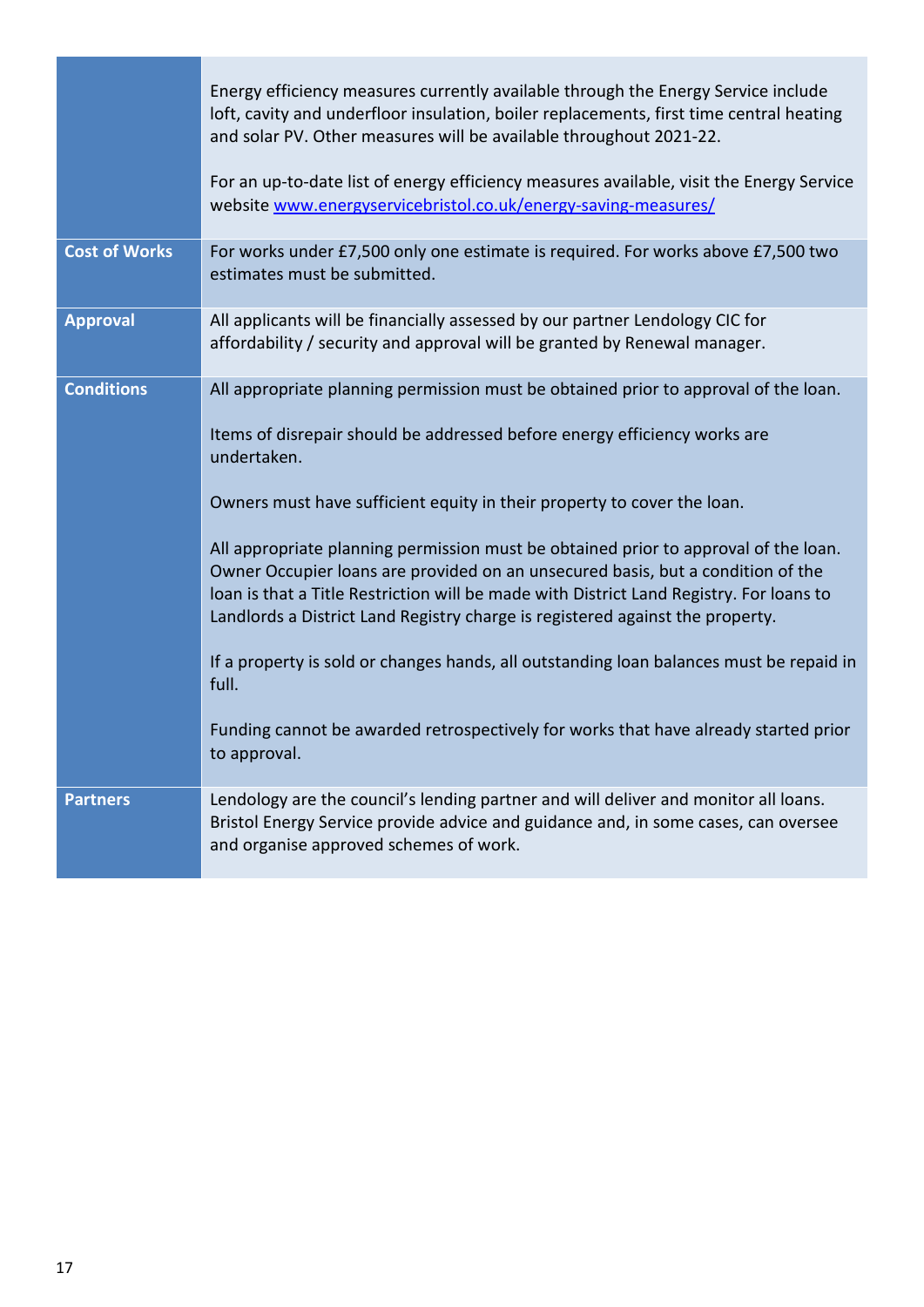## **Bristol City Council, Privacy Notice** ‐ **Private Housing Service,** ‐ **Accessible Homes**

Bristol City Council is the data controller for the purposes of the Data Protection Act 1998 and other regulations including the General Data Protection Regulation (Regulation (EU) 2016/679), which means it determines what your data is used for and why it is collected. The purpose of this privacy notice is to tell you about what information we collect about you when you use our service, how we use that information and who we may share it with.

The contact details of the data controller are Bristol City Council, City Hall, College Green, Bristol, BS1 5TR.

#### **What data we need to collect and the legal basis for processing it:**

To deliver the Accessible Homes service, we will process data on your name, date of birth, ethnicity, religion/faith, gender, disability and sexuality. In addition we will also process financial circumstances, contact details, health and accommodation information insofar as these are relevant to your enquiry, or to process your application for assistance.

#### **How long we will keep your data for:**

We will hold this information for seven years or ten years where grant conditions are applied, after we cease to provide a service to you, unless the law says that we need to hold it for longer. After this, your information will be deleted or archived.

Why we need to collect your data:

#### **We will use this information to:**

- To ensure that we are able to provide you with a service;
- To process your enquiry to meet your assessed needs;
- To determine your eligibility for financial assistance

#### **Who we share your data with and why:**

This data will be available to a range of relevant Accessible Homes staff and may be disclosed to other teams within Bristol City Council (BCC), and/or to other providers of services, where data sharing is necessary to provide our services. These are:

- BCC Revenues and Benefits
- BCC Housing Services
- BCC Adult Social Care
- **BCC Children and Families**
- Registered Providers (where you are a proposed or current tenant)
- Department of Work and Pensions
- GP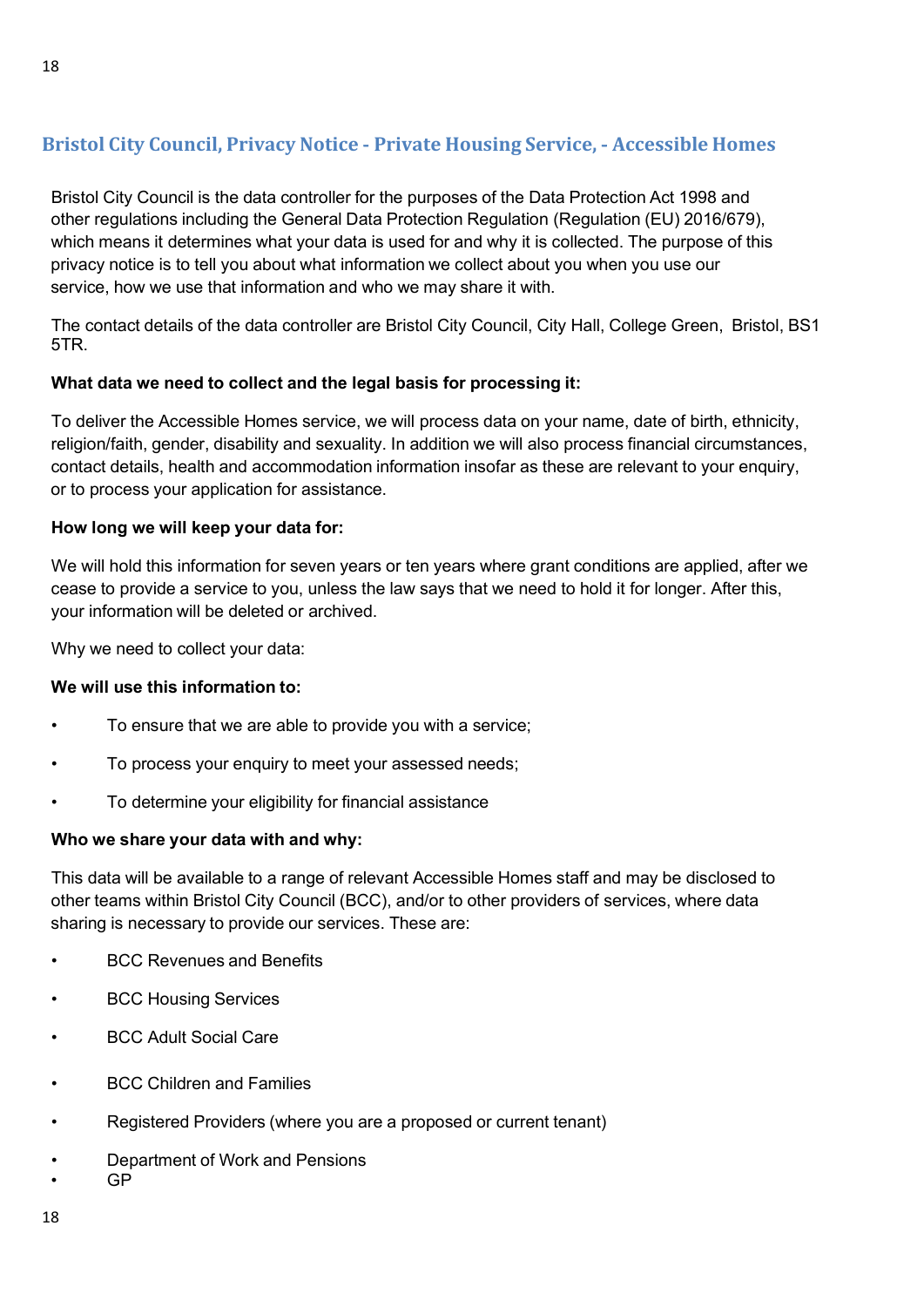- Bristol Community Health
- NHS
- Avon and Somerset Police
- Relevant contractors
- The Home Improvement Agency
- **Lendology**

This data will be shared with some of the above agencies depending on your enquiry to ensure that we are able to provide services to you.

#### **Where we have used automated processing or profiling:**

#### Not Applicable

#### **Where we have received your data from a third party:**

We obtain some data from referrals into our service. Where data is provided it may include: your name, address, properties you may own, etc. and your contact details.

#### **Your rights as a data subject:**

You have the right to ask for access to your data and where data is found to be inaccurate to have that data corrected. In certain circumstances you have the right to have data held about you erased, or the use of it restricted. You may be able to object to processing and may also have the right to have your data transferred to another data controller.

You also have a right of complaint to the Information Commissioner's Office (ICO) at [www.ico.org.uk i](http://www.ico.org.uk/)f you think we have not dealt with your information in a proper manner.

You can ask to see what information we hold about you and have access to it. You can do this by contacting:

> Senior Data Protection Officer Bristol City Council ICT Commissioning and Information Governance P O Box 3399 BRISTOL BS1 9NE Data.protection@bristol.gov.uk

Other questions about the data being processed may also be sent to the above address. Fraud Prevention and Detection:

Bristol City Council is required by law to protect the public funds it administers. It may share information provided to it with other bodies responsible for auditing, administering public funds, or where undertaking a public function, in order to prevent and detect fraud. For more information visit [www.bristol.gov.uk/data](http://www.bristol.gov.uk/data%E2%80%90protection%E2%80%90)-protection-foi/fraud-prevention-and-detection.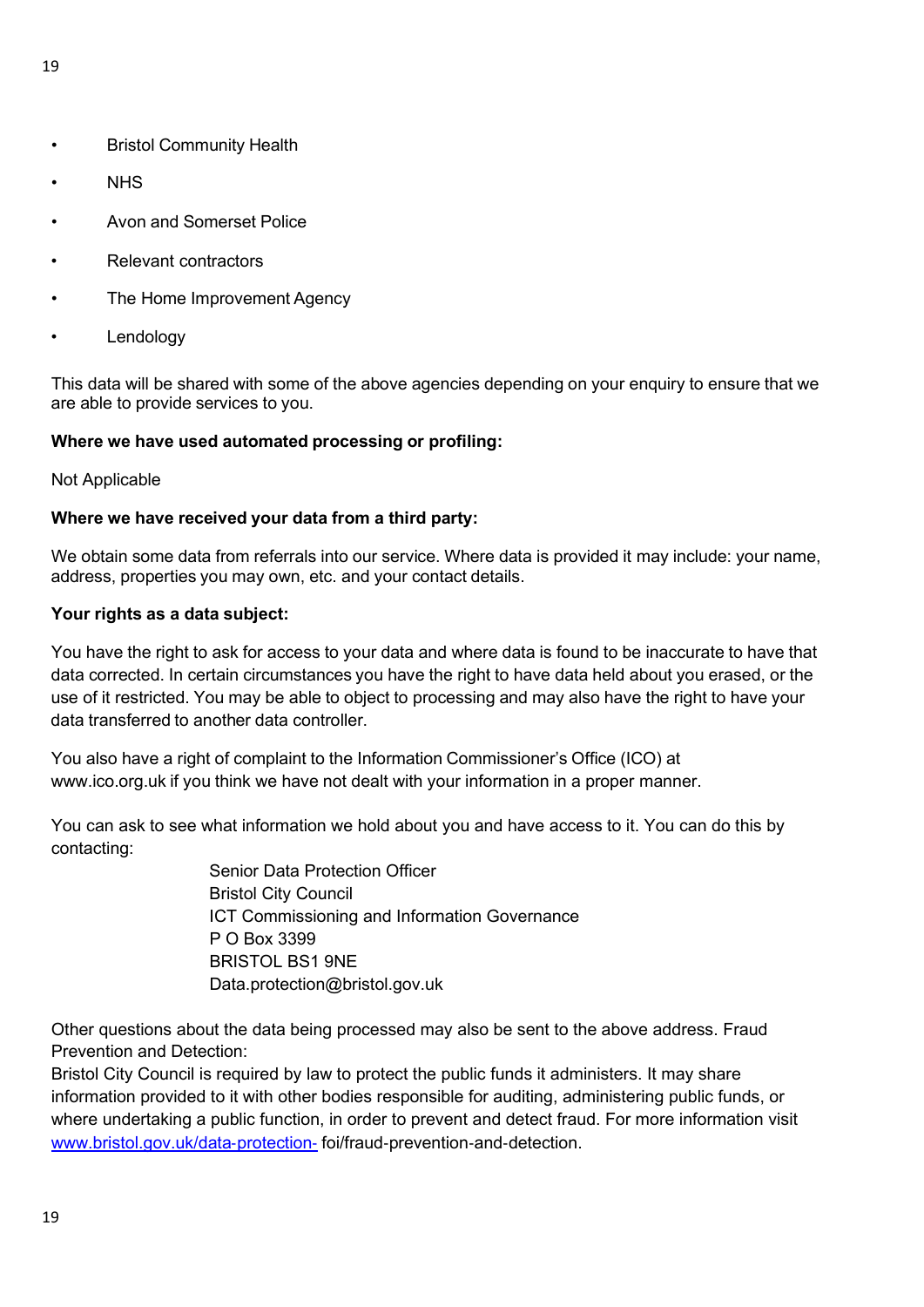## **Privacy Notice Bristol City Council - Private Housing Service**

Bristol City Council is the data controller for the purposes of the Data Protection Act 2018 and other regulations including the General Data Protection Regulation (Regulation (EU) 2016/679), which means it determines what your data is used for and why it is collected. The purpose of this privacy notice is to tell you about what information we collect about you when you use our service, how we use that information and who we may share it with.

The contact details of the data controller are Bristol City Council, City Hall, College Green, Bristol BS1 5TR.

#### **What data we need to collect and the legal basis for processing it:**

To provide the Private Housing Service, we will process data on your name, date of birth, financial circumstances, contact details, information relating to your accommodation or accommodation you have an interest in, insofar as these are relevant to your enquiry. We are collecting this data in compliance with our legal obligations under various pieces of legislation e.g. Housing Act 2004, Housing and Planning Act 2016, Environmental Protection Act 1990, Regulatory Reform (Housing Assistance) (England and Wales) Order 2002 (this list is not exhaustive) and/or it is in the public interest to process this data.

If you don't allow us to use your data this will mean that we will be unable to provide you with a service in relation to our statutory powers and duties, including taking enforcement action, processing property licence applications and processing loans and grants.

#### **How long we will keep your data for:**

We will hold this information until we have completed our enquiries, unless the law says that we need to hold it for longer. After this, your information will be deleted or archived.

#### **Why we need to collect your data:**

We will use this information to:

- Ensure that we are able to provide you with a service in relation to our statutory powers and duties;
- Process your property licence application;
- Take enforcement action;
- Determine if you are eligible for certain loans and grants;
- Provide you with updates and newsletters about statutory and regulation changes, and events of relevance to landlords in the private rented sector.

#### **Who we share your data with and why:**

This data will be shared with relevant Private Housing staff and may be disclosed to other teams within Bristol City Council (BCC) and/or to other providers of services, where data sharing is necessary to provide our services. These include: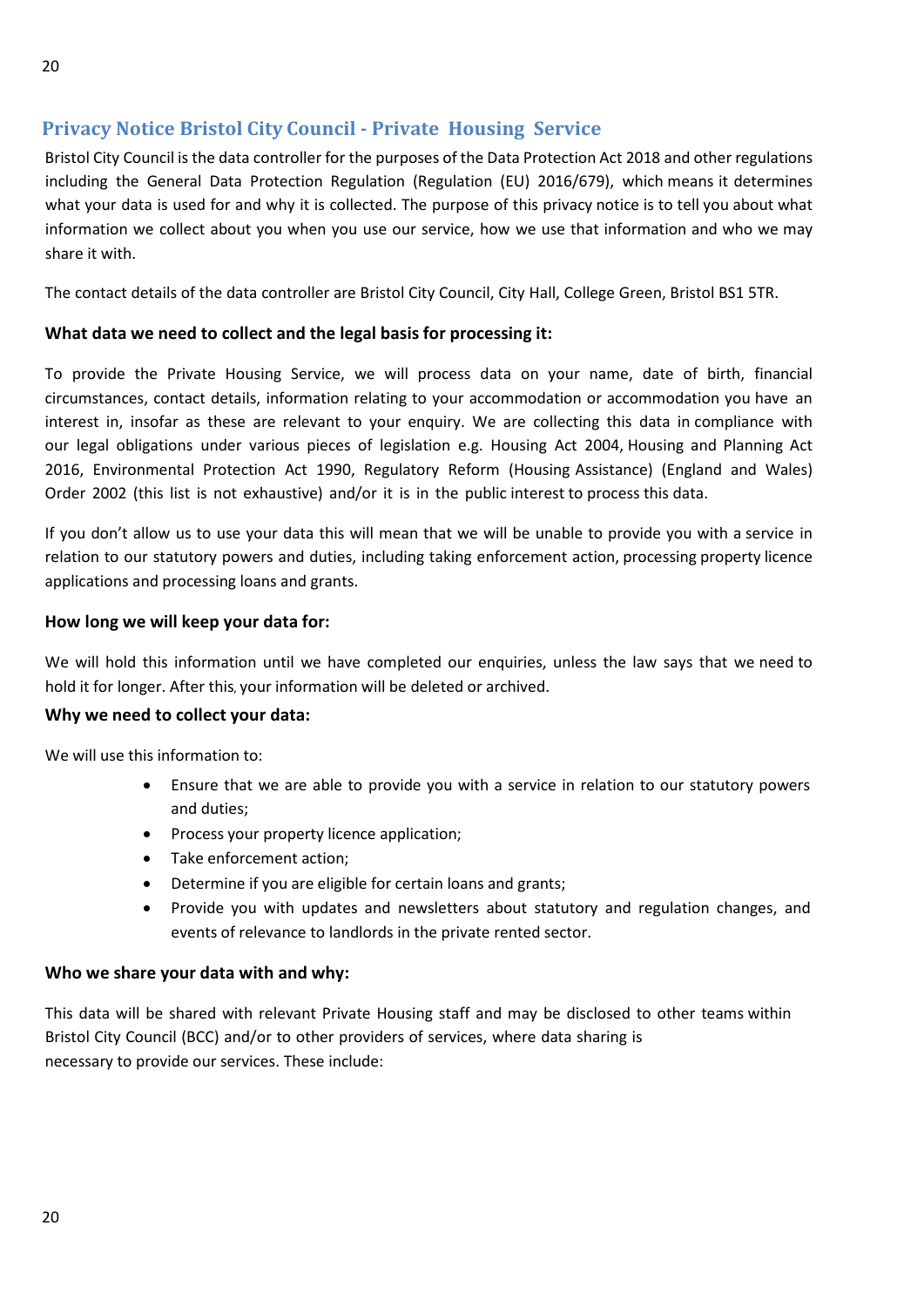- BCC Landlord Liaison Officer
- BCC Revenues and Benefits
- BCC Care and Safeguarding
- BCC Trading Standards
- Avon and Somerset Police
- HM Customs and Excise
- Charity Commission
- Avon Fire and Rescue
- Wessex Home Loans
- WE Care and Repair
- Building Research Establishment (BRE)

This data will be shared with some of the above agencies depending on your enquiry to ensure that we are able to provide services to you.

As required by section 232 of the Housing Act 2004

[\(http://www.legislation.gov.uk/ukpga/2004/34/section/232](http://www.legislation.gov.uk/ukpga/2004/34/section/232) )it is a legal requirement that we establish and maintain a public register of properties licensed under the Housing Act 2004, and specifically to ensure that the contents of the register are available for inspection by the public and if requested to provide a copy of the register.

The register contains the information set out in regulation 11 of the Licensing and Management of Houses in Multiple Occupation and Other Houses (Miscellaneous Provisions) (England) Regulations 2006

[\(http://www.legislation.gov.uk/uksi/2006/373/regulation/11/made\)](http://www.legislation.gov.uk/uksi/2006/373/regulation/11/made). This includes the names and addresses of licence holders and any managing agents.

Our financial assistance policy is set out with regard to the Regulatory Reform (Housing Assistance) (England and Wales) Order 2002. In order to assess an applicant's eligibility for certain loans and grants, we need to ask for personal and financial information regarding their property ownership. Our grants and loans are delivered both by ourselves and with partners Wessex Home Improvement Loans and WE Care and Repair.

The BRE undertake regular Stock Condition Surveys on behalf of the Council using some of the council's local property data and along with other data sources provide a profile of the stock and estimate stock condition etc. For more information visit <https://www.bregroup.com/privacy-policy>

Bristol City Council jointly hosts the National Trading Standards Estate & Letting Agency Team with Powys County Council. This reflects their appointment as lead enforcement authority (LEA) under the Tenants Fees Act 2019 and Estate Agents Act 1979 respectively. The LEA's work as a single team with shared resources and data collected relating to the Estate Agency & Lettings sector will be shared between the two local authorities.

**Where we have received your data from a third party**